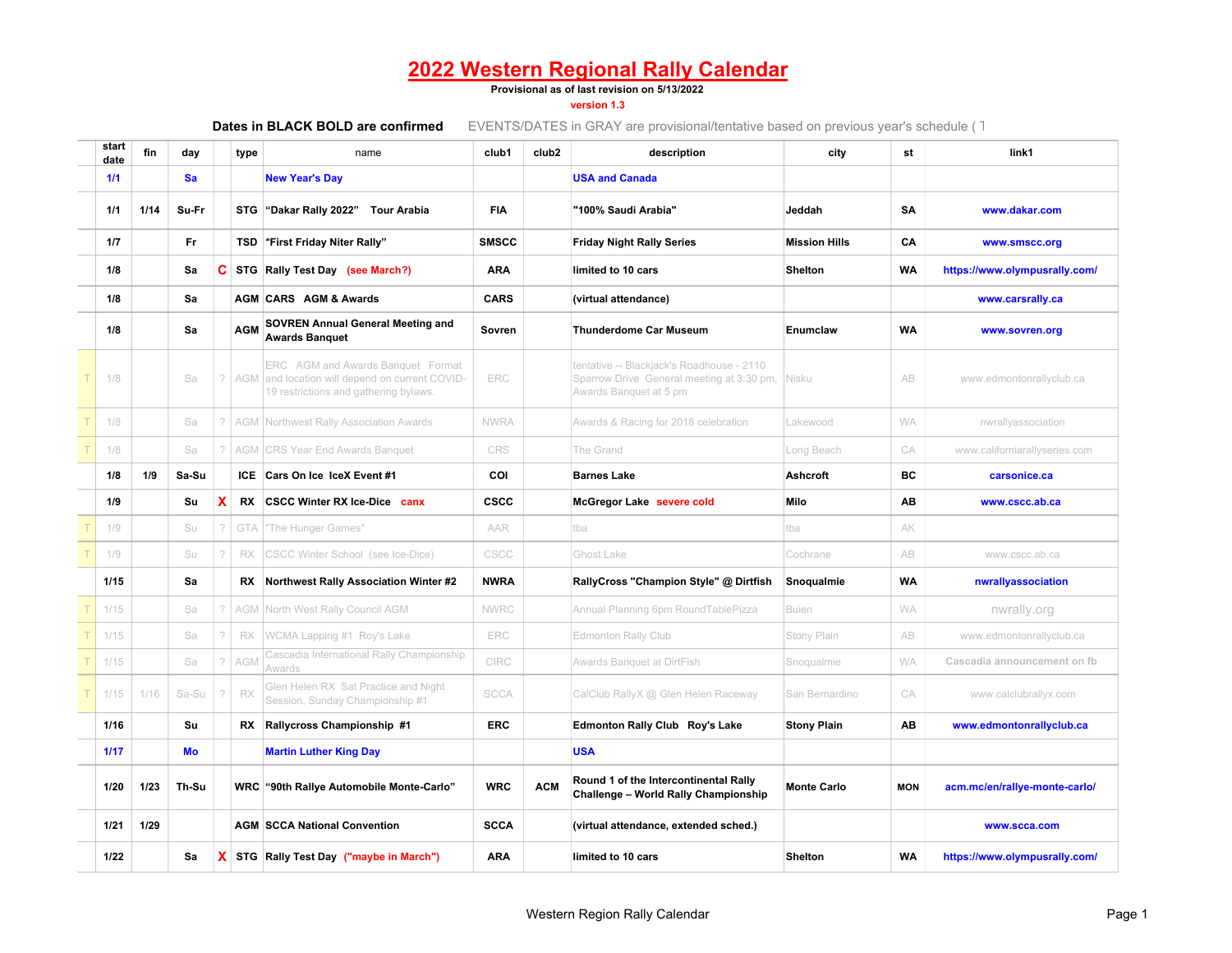#### **Provisional as of last revision on 5/13/2022**

**version 1.3**

| start<br>date | fin  | day   |   | type       | name                                                   | club1        | club <sub>2</sub> | description                                                                       | city                  | st         | link1                          |
|---------------|------|-------|---|------------|--------------------------------------------------------|--------------|-------------------|-----------------------------------------------------------------------------------|-----------------------|------------|--------------------------------|
| 1/22          | 1/23 | Sa-Su |   |            | ICE Cars On Ice Time Trials Event #1                   | COI          |                   | <b>Barnes Lake</b>                                                                | Ashcroft              | BC         | carsonice.ca                   |
| 1/22          |      | Sa    |   | <b>TSD</b> | 'Snowy Owl TSD Rally School"                           | <b>IRSA</b>  |                   | Interior Rally Sport Assn Rally School                                            | <b>TBA</b>            | BC         | www.rallyinterior.ca           |
| 1/23          |      | Su    |   | RX         | <b>CSCC Winter Ice-Dice #2</b>                         | <b>CSCC</b>  |                   | <b>McGregor Lake</b>                                                              | Milo                  | AB         | www.cscc.ab.ca                 |
| 1/27          | 2/2  | Th-We |   | HIS        | "24th Rallye Monte-Carlo Historique"                   |              | <b>ACM</b>        | "Back to the roots!" with concentration<br>starts in Bad Homburg, Milan and Reims | <b>Monte Carlo</b>    | <b>MON</b> | acm.mc/en/rallye-monte-carlo/  |
| 1/31          | 2/2  | Mo-We |   | <b>HIS</b> | "5th Rallye Monte-Carlo Classique"                     |              | <b>ACM</b>        | only those in previous editions of 1911 to<br>1965                                | <b>Monte Carlo</b>    | <b>MON</b> | acm.mc/en/rallye-monte-carlo/  |
| 2/4           |      | Fr    |   |            | TSD "First Friday Niter Rally"                         | <b>SMSCC</b> |                   | <b>Friday Night Rally Series</b>                                                  | <b>Mission Hills</b>  | CA         | www.smscc.org                  |
| 2/4           | 2/5  | Fr-Sa |   |            | STG "Rallye Perce-Neige de Maniwaki"                   | <b>CARS</b>  |                   | Round 1 CanadaRallyChampionship<br>Round 1 NorthAmericanRallyCup                  | Maniwaki              | QC         | www.rallyeperceneige.com       |
| 2/5           |      | Sa    |   | <b>GIM</b> | "Carvid-22"<br><b>Annual Membership Event</b>          | <b>TRC</b>   |                   | The Rallye Club A/B Q&A Car Rallye                                                | <b>Mountain View</b>  | CA         | www.therallyeclub.org          |
| 2/5           |      | Sa    |   | <b>RX</b>  | WCMA Lapping #2 Roy's Lake                             | ERC          |                   | Edmonton Rally Club                                                               | Stony Plain           | AB         | www.edmontonrallyclub.ca       |
| 2/5           |      | Sa    |   |            | GIM   Musical Reptiles - in SPACE, A rally             | <b>BMW</b>   |                   | Rally scavenger hunt combined with<br>magination and driving                      | Sherman Oaks          | CA         | pmebill@yahoo.com              |
| 2/5           | 2/6  | Sa-Su | C | <b>TSD</b> | "Thunderbird" see 2/19-2/20                            | <b>WCRA</b>  | PCC               | BC Regional TSD Winter Rally PCC                                                  | <b>Merritt to TBA</b> | <b>BC</b>  | www.rallybc.com                |
| 2/5           | 2/6  | Sa-Su |   | ICE        | Cars On Ice IceX Event #2                              | COI          |                   | <b>Barnes Lake</b>                                                                | <b>Ashcroft</b>       | BC         | carsonice.ca                   |
| 2/5           | 2/6  | Sa-Su |   | SCH        | Ridgecrest Rally School Saturday,<br>RallyCross Sunday | CRS          |                   | Rally School                                                                      | Ridgecrest            | CA         | www.californiarallyseries.com  |
| 2/6           |      | Su    |   | RX         | <b>CSCC Winter IceDice #3</b>                          | <b>CSCC</b>  |                   | <b>McGregor Lake</b>                                                              | Milo                  | AB         | www.cscc.ab.ca                 |
| 2/6           |      | Su    |   | RX         | Rallycross Championship #2                             | ERC          |                   | Edmonton Rally Club Roy's Lake                                                    | Stony Plain           | AB         | www.edmontonrallyclub.ca       |
| 2/12          |      | Sa    |   | RX         | <b>Northwest Rally Association Winter #3</b>           | <b>NWRA</b>  |                   | RallyCross "Champion Style" @ Dirtfish                                            | Snoqualmie            | <b>WA</b>  | nwrallyassociation             |
| 2/12          |      | Sa    |   | TSD        | Avocados, Vines, & County Lines                        | <b>SDR</b>   | <b>SCCA</b>       | An SCCA-sanctioned Navigational<br>(Time/Speed/Distance) RoadRally                | <b>Fallbrook</b>      | CA         | https://sdrscca.com/roadrally/ |
| 2/12          |      | Sa    |   | <b>RX</b>  | Tucson RallyCross Series #1                            | <b>SCCA</b>  |                   | <b>MC Motorsports Park</b><br>11700 S Harrison Rd                                 | Tucson                | AZ         | AzRallyGroup on facebook       |
| 2/12          |      | Sa    |   | RX         | WCMA Lapping #3 Roy's Lake                             | ERC          |                   | <b>Edmonton Rally Club</b>                                                        | Stony Plain           | AB         | www.edmontonrallyclub.ca       |
| 2/12          | 2/13 | Sa-Su |   | ICE        | Cars On Ice IceX Event #2                              | COI          |                   | <b>Barnes Lake</b>                                                                | Ashcroft              | BC         | carsonice.ca                   |
| 2/13          |      | Su    |   | RX         | Rallycross Championship #3                             | ERC          |                   | Edmonton Rally Club Roy's Lake                                                    | Stony Plain           | AB         | www.edmontonrallyclub.ca       |
| 2/13          |      | Su    |   |            | STG Winter Rally Test Day                              | CSCC         |                   | CSCC Test Day for CARS logbooked                                                  | Calgary               | AB         | www.cscc.ab.ca                 |
| 2/18          | 2/19 | Fr-Sa |   |            | STG "Sno*Drift"                                        | <b>ARA</b>   |                   | Round 1 & 2 National Series<br><b>East Regional Series</b>                        | Atlanta               | MI         | https://www.sno-drift.org/     |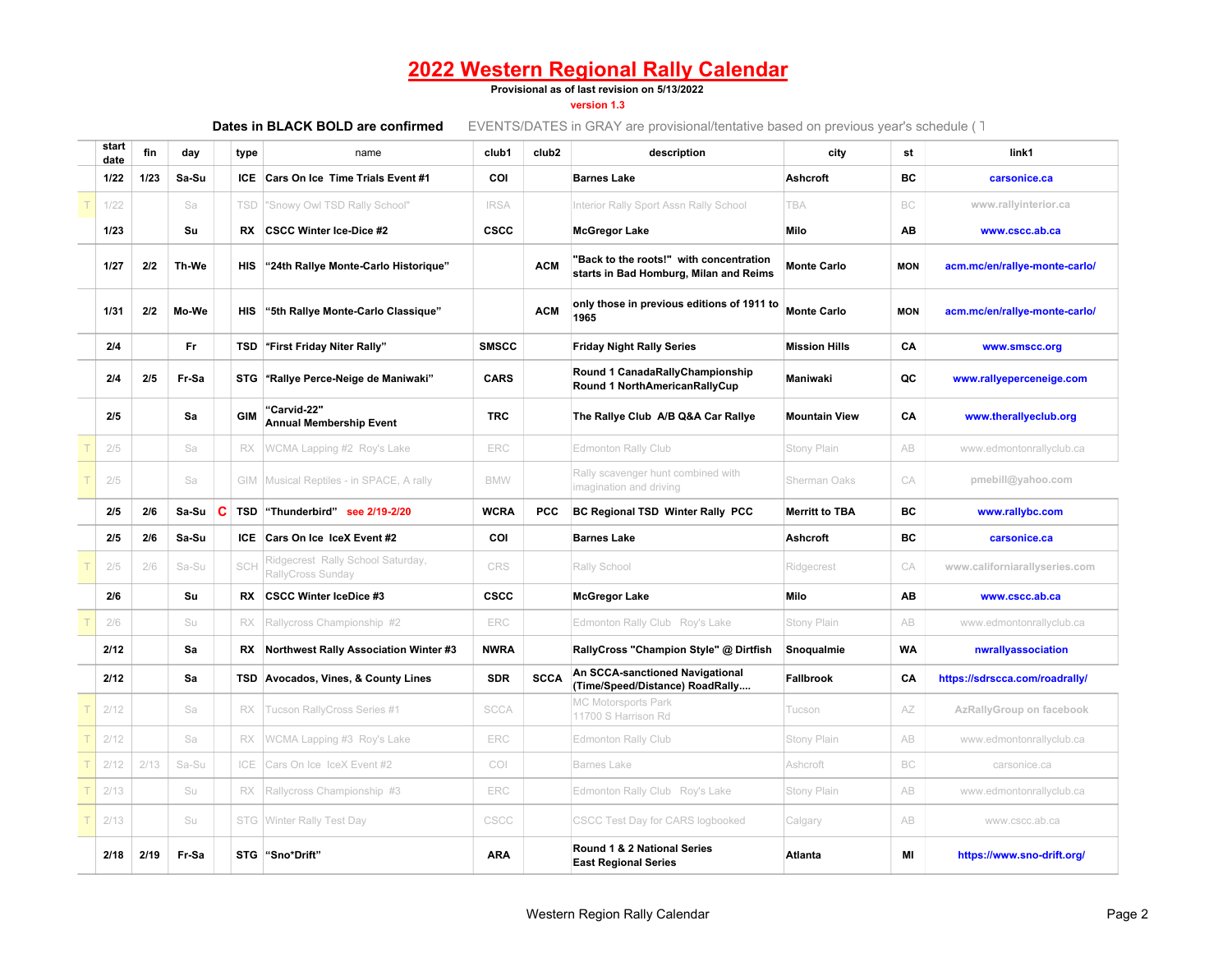#### **Provisional as of last revision on 5/13/2022**

#### **version 1.3**

|   | start<br>date | fin  | day   |               | type       | name                                                                                    | club1        | club <sub>2</sub> | description                                                                                                                | city                                            | st         | link1                       |
|---|---------------|------|-------|---------------|------------|-----------------------------------------------------------------------------------------|--------------|-------------------|----------------------------------------------------------------------------------------------------------------------------|-------------------------------------------------|------------|-----------------------------|
|   | 2/19          |      | Sa    |               | <b>TSD</b> | 'Rally School Rally" Novice TSD School<br>& Saturday Rally                              | Cascade      |                   | <b>Cascade Geargrinders "Novice or</b><br>Nervous" virtual classroom Rally School<br>Friday night, then short rally        | <b>Portland area</b>                            | <b>OR</b>  | www.cascadegeargrinders.org |
|   | 2/19          |      | Sa    | $\gamma$      | <b>STG</b> | Rally Test Day, Controls School, and Worker<br><b>Appreciation Party</b>                | <b>ARA</b>   |                   | venue TBA "details to follow"                                                                                              | Shelton                                         | <b>WA</b>  | www.olympusrally.com        |
|   | 2/19          |      | Sa    |               | RX         | Arizona Border RX                                                                       | <b>SCCA</b>  |                   | <b>AZBR</b> AZ Border Region Rallycross #1                                                                                 | Tucson                                          | AZ         | https://www.azbrscca.org/   |
|   | 2/19          | 2/20 | Sa-Su |               |            | ICE Cars On Ice Ice Race Event #1                                                       | COI          |                   | <b>Barnes Lake</b>                                                                                                         | <b>Ashcroft</b>                                 | <b>BC</b>  | carsonice.ca                |
|   | 2/19          | 2/20 | Sa-Su | X             | <b>TSD</b> | "Thunderbird"<br>"covid cancelled"                                                      | <b>WCRA</b>  | <b>PCC</b>        | <b>BC Regional TSD Winter Rally PCC</b>                                                                                    | <b>Merritt to TBA</b>                           | BС         | www.rallybc.com             |
|   | 2/19          | 2/20 | Sa-Su |               | STG        | "Prairie City Rallycross"                                                               | <b>SCCA</b>  |                   | <b>NorCal Rallycross OHV</b>                                                                                               | <b>Prairie City</b>                             | CA         | www.norcalrallycross.com    |
|   | 2/19          | 2/20 | Sa/Su |               | RX         | Northwest Rally Association Shakedown &<br>Practice Day                                 | <b>NWRA</b>  |                   | RallyCross (Mixed Surfaces) @ Riverdale<br>Raceway                                                                         | Toutle                                          | <b>WA</b>  | nwrallyassociation          |
|   | 2/19          | 2/20 | Sa/Su | $\mathcal{D}$ | TSD        | 'Inaugural" & "Rebel Run"<br>Richta Rally App events                                    | SMSCC        |                   | 2020 Rally Series TSD<br>Divisional Tour (Sat) & GTA (Sun)                                                                 | <b>Mission Hills</b>                            | CA         | www.smscc.org               |
|   | 2/20          |      | Su    |               | <b>RX</b>  | CSCC Winter IceDice #3                                                                  | CSCC         |                   | McGregor Lake                                                                                                              | Milo                                            | AB         | www.cscc.ab.ca              |
|   | 2/20          |      | Su    |               | RX         | <b>CSCC Winter RX Ice-Dice</b>                                                          | CSCC         |                   | McGregor Lake                                                                                                              | Milo                                            | AB         | www.cscc.ab.ca              |
|   | 2/21          |      | Mo    |               |            | <b>USA President's Day</b>                                                              |              |                   | <b>British Columbia &amp; Alberta Family Day</b>                                                                           |                                                 |            |                             |
| F | 2/22          | 3/2  | Th-Sa | F             | <b>TSD</b> | "Alcan 5000 Winter Rally"<br>2024                                                       | <b>NWRC</b>  | <b>RASC</b>       | Rainier Auto Sports Club<br>Extreme<br>Winter Tour wait list                                                               | Kirkland WA through<br>BC YT & NWT to<br>Alaska | WA.<br>AK  | www.alcan5000.com           |
|   | 2/24          | 2/27 | Th-Su |               |            | <b>WRC</b> "Rally Sweden"                                                               | <b>FIA</b>   | <b>WRC</b>        | WRC Round 2 of 13                                                                                                          | Umeå                                            | <b>SWE</b> | www.rallysweden.com         |
|   | 2/26          |      | Sa    |               | TSD        | "Snowball Rally 2022"                                                                   | <b>CSCC</b>  |                   | 'geared towards beginners, due to the nature<br>of the roads (mud/dirt/ice/snow?) some<br>driving proficiency is required" | Calgary                                         | ΑВ         | www.cscc.ab.ca              |
|   | 2/26          |      | Sa    |               | RX         | WCMA Lapping #4 Roy's Lake                                                              | ERC          |                   | <b>Edmonton Rally Club</b>                                                                                                 | Stony Plain                                     | AB         | www.edmontonrallyclub.ca    |
|   | 2/26          | 2/27 | Sa-Su |               | ICE.       | Cars On Ice IceAttack Event #2                                                          | COI          |                   | <b>Barnes Lake</b>                                                                                                         | <b>Ashcroft</b>                                 | BС         | carsonice.ca                |
|   | 2/27          |      | Su    |               | RX         | Rallycross Championship #4                                                              | ERC          |                   | Edmonton Rally Club Roy's Lake                                                                                             | Stony Plain                                     | AB         | www.edmontonrallyclub.ca    |
|   | 2/27          |      | Su    |               | STG        | Winter Rally Test Day                                                                   | ERC          |                   | ERC Test Day for CARS logbooked                                                                                            | <b>TBA</b>                                      | AB         | www.edmontonrallyclub.ca    |
|   | 3/4           |      | Fr    |               | TSD        | "First Friday Niter Rally"                                                              | <b>SMSCC</b> |                   | <b>Friday Night Rally Series</b>                                                                                           | <b>Mission Hills</b>                            | CA         | www.smscc.org               |
|   | 3/4           |      | Fr    | X             | <b>TSD</b> | "Friday Nighter" not in 2018/19/20                                                      | <b>NWRC</b>  |                   | <b>TSD &amp; Novice Series</b>                                                                                             | <b>Bellevue</b>                                 | <b>WA</b>  | www.nwrally.org             |
|   | 3/5           | 3/6  | Sa-Su |               | TSD        | Arizona Border Spring Weekend<br>"John Sears / Dave Jameson Memorial<br><b>Weekend"</b> | <b>SCCA</b>  | <b>AZBR</b>       | Saturday "Desert Sands" Nat'l Course<br>(Sears/Broberg)<br>Sunday "Great Canyon" Nat'l Tour<br>(Broberg)                   | <b>Tucson &amp; Nogales</b>                     | <b>AZ</b>  | https://www.azbrscca.org/   |
|   | 3/5           | 3/6  | Sa-Su |               | RX         | <b>Northwest Rally Association Event #1</b>                                             | <b>NWRA</b>  |                   | <b>RallyCross Lind Lions Club Arena</b>                                                                                    | Lind                                            | <b>WA</b>  | nwrallyassociation          |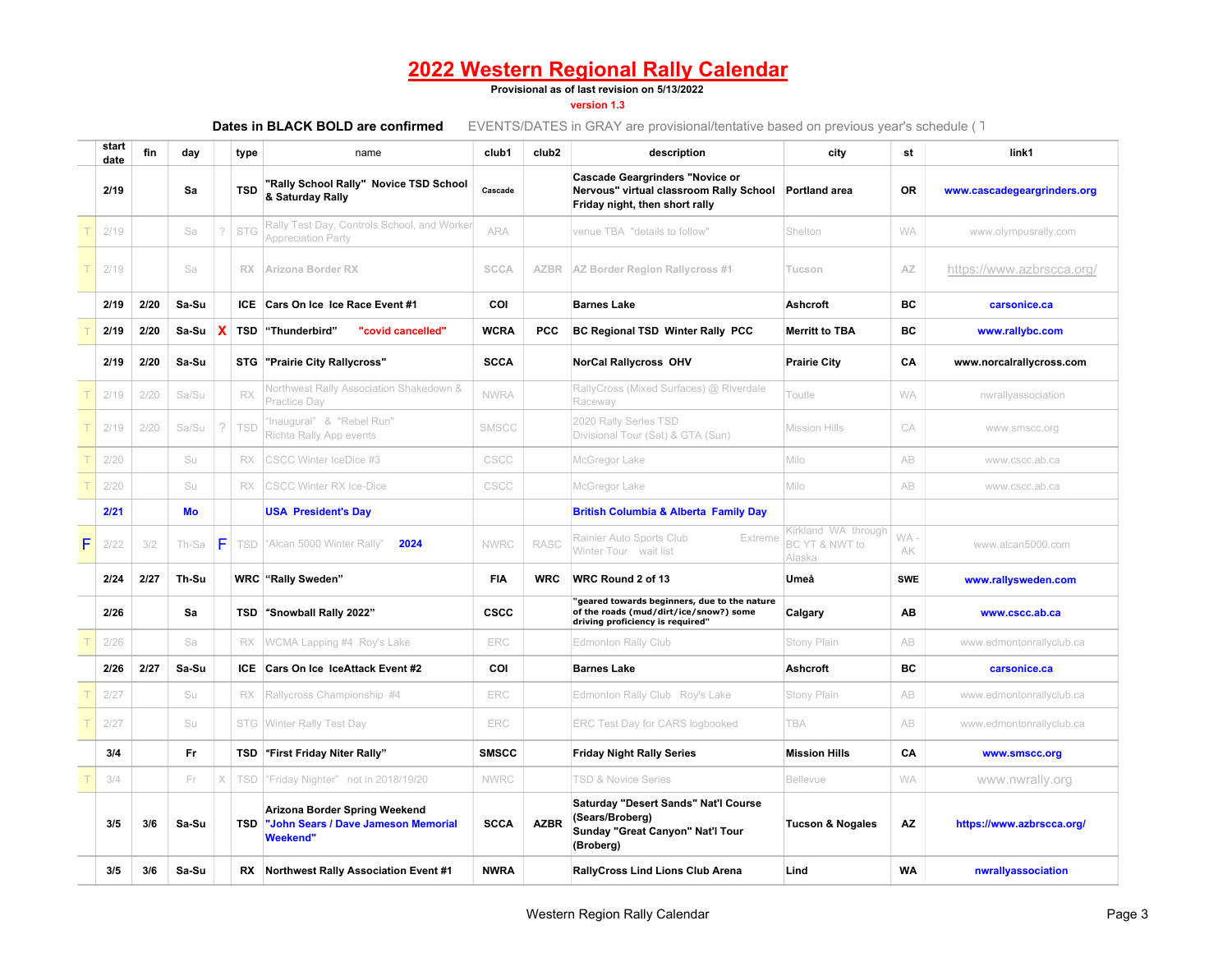#### **Provisional as of last revision on 5/13/2022**

#### **version 1.3**

| Dates in BLACK BOLD are confirmed |  |
|-----------------------------------|--|
|-----------------------------------|--|

| start<br>date | fin  | day   |                                 | type       | name                                                                                                                | club1        | club <sub>2</sub> | description                                                                                                           | city                      | st               | link1                       |
|---------------|------|-------|---------------------------------|------------|---------------------------------------------------------------------------------------------------------------------|--------------|-------------------|-----------------------------------------------------------------------------------------------------------------------|---------------------------|------------------|-----------------------------|
| 3/5           | 3/10 | Sa-Th |                                 |            | STG Abu Dhabi Desert Challenge                                                                                      | <b>FIA</b>   |                   | 2022 FIA World Rally-Raid Championship<br>(Dakar Style) #2                                                            |                           | <b>ARE</b>       |                             |
| 3/6           |      | Su    |                                 |            | STG "Cochrane Winter Rally"                                                                                         | <b>CARS</b>  | <b>CSCC</b>       | Round 1 of WCRC Regional Stage Rally<br>(Recce Saturday Rally Sunday)                                                 | Cochrane                  | AB               | www.cscc.ab.ca              |
| 3/10          | 3/13 | Th-Su |                                 | FIA        | "Rally Mexico"                                                                                                      | <b>WRC</b>   |                   | (not on 2022 WRC calendar)                                                                                            | Guanajuato                | MEX              | rallymexico.com             |
| 3/12          |      | Sa    |                                 | TSD        | "Time Bandits" (listed on website but no<br>dates)                                                                  | <b>LBMG</b>  |                   | modified Monte Carlo                                                                                                  | Orange                    | CA               | www.lbmg.org                |
| 2/19          |      | Sa    |                                 | <b>RX</b>  | Arizona Border RX                                                                                                   | <b>SCCA</b>  | <b>AZBR</b>       | AZ Border Region Rallycross #2                                                                                        | Tucson                    | AZ               | https://www.azbrscca.org/   |
| 3/12          |      | Sa    | $\boldsymbol{\mathsf{\Lambda}}$ |            | SCH AROO Rally School Sat (Rally Sunday)                                                                            | <b>AROO</b>  |                   | TSD Beginner Rally School 10:00am-2pm<br>Langer's Sherwood Cars & Coffee (and<br>on Zoom)                             | Sherwood                  | <b>OR</b>        | www.alfaclub.org            |
| 3/12          |      | Sa    |                                 | GTA        | Arctic Alaska Region "Snake Charmer Rally"                                                                          | <b>SCCA</b>  | AAR               | <b>SCCA Region GTA</b>                                                                                                | Anchorage                 | AK               | www.alaskascca.org          |
| 3/12          | 3/13 | Sa-Su |                                 | ICE        | Cars On Ice Make-up date if needed                                                                                  | <b>COI</b>   |                   | <b>Barnes Lake</b>                                                                                                    | Ashcroft                  | BC               | carsonice.ca                |
| 3/12          | 3/13 | Sa-Su |                                 | <b>TSD</b> | SWISCC Rallye School @ Restoration<br>Rods, Graduation Rallye Sunday (likely<br>moving to June -- awaiting details) | SWISCC       |                   | Rallye School Saturday & TSD Sunday                                                                                   | <b>Boise</b>              | ID               | www.swiscc.org              |
| 3/13          |      | Su    |                                 |            | <b>Daylight Saving Time begins</b>                                                                                  |              |                   | <b>Spring Forward</b>                                                                                                 |                           |                  |                             |
| 3/13          |      | Su    | Λ                               |            | TSD AROO CUP RALLY #1                                                                                               | <b>AROO</b>  |                   | Sunday TSD Series MP 282 I-5 south<br>(French Prairie Rest Area, back lot)                                            | Wilsonville               | <b>OR</b>        | www.alfaclub.org            |
| 3/13          |      | Su    |                                 | RX         | Arctic Alaska Region RallyX #2                                                                                      | <b>SCCA</b>  | AAR               | RallyCross @ Big Lake                                                                                                 | Wasilla                   | AK               | www.alaskascca.org          |
| 3/13          |      | Su    |                                 | <b>RX</b>  | <b>CSCC Rallycross</b>                                                                                              | CSCC         |                   | Dirt Cup info soon                                                                                                    | Calgary                   | AB               | www.cscc.ab.ca              |
| 3/14          |      | Mo    |                                 |            | <b>Commonwealth Day</b>                                                                                             |              |                   | <b>Canada</b>                                                                                                         |                           |                  |                             |
| 3/14          | 3/18 | Mo-Fr |                                 |            | STG "Sonora Rally"                                                                                                  |              |                   | <b>Desert Raid</b>                                                                                                    | Sonora                    | <b>MX</b>        | www.sonorarally.com         |
| 3/16          | 3/19 | We-Sa |                                 |            | Tour Targa Arizona                                                                                                  |              |                   | "Our three to four day events are focused on<br>the classic era of motoring, with 1975 and<br>older makes and models" | <b>TBA</b>                | AZ               | www.targarally.com          |
| 3/18          | 3/19 | Fr-Sa |                                 |            | STG "Rally in the 100 Acre Wood"                                                                                    | <b>ARA</b>   |                   | <b>ARA National Series</b>                                                                                            | <b>Salem &amp; Potosi</b> | <b>MO</b>        | www.100aw.org               |
| 3/18          | 3/19 | Fr-Sa |                                 |            | STG "Rally Guanajuato"                                                                                              | <b>NACAM</b> |                   | <b>NACAM/FIA round 2</b>                                                                                              | Guanajuato                | <b>MEX</b>       | rallymexico.com             |
| 3/18          | 3/20 | Fr-Su |                                 | SCH        | OR/WA Rally School                                                                                                  | <b>SCCA</b>  |                   | site TBA                                                                                                              | <b>TBA</b>                | WA/<br><b>OR</b> |                             |
| 3/19          |      | Sa    |                                 |            | TSD "March TSD Road Rally"                                                                                          | Cascade      |                   | <b>Saturday TSD Rally Series</b>                                                                                      | <b>Portland area</b>      | <b>OR</b>        | www.cascadegeargrinders.org |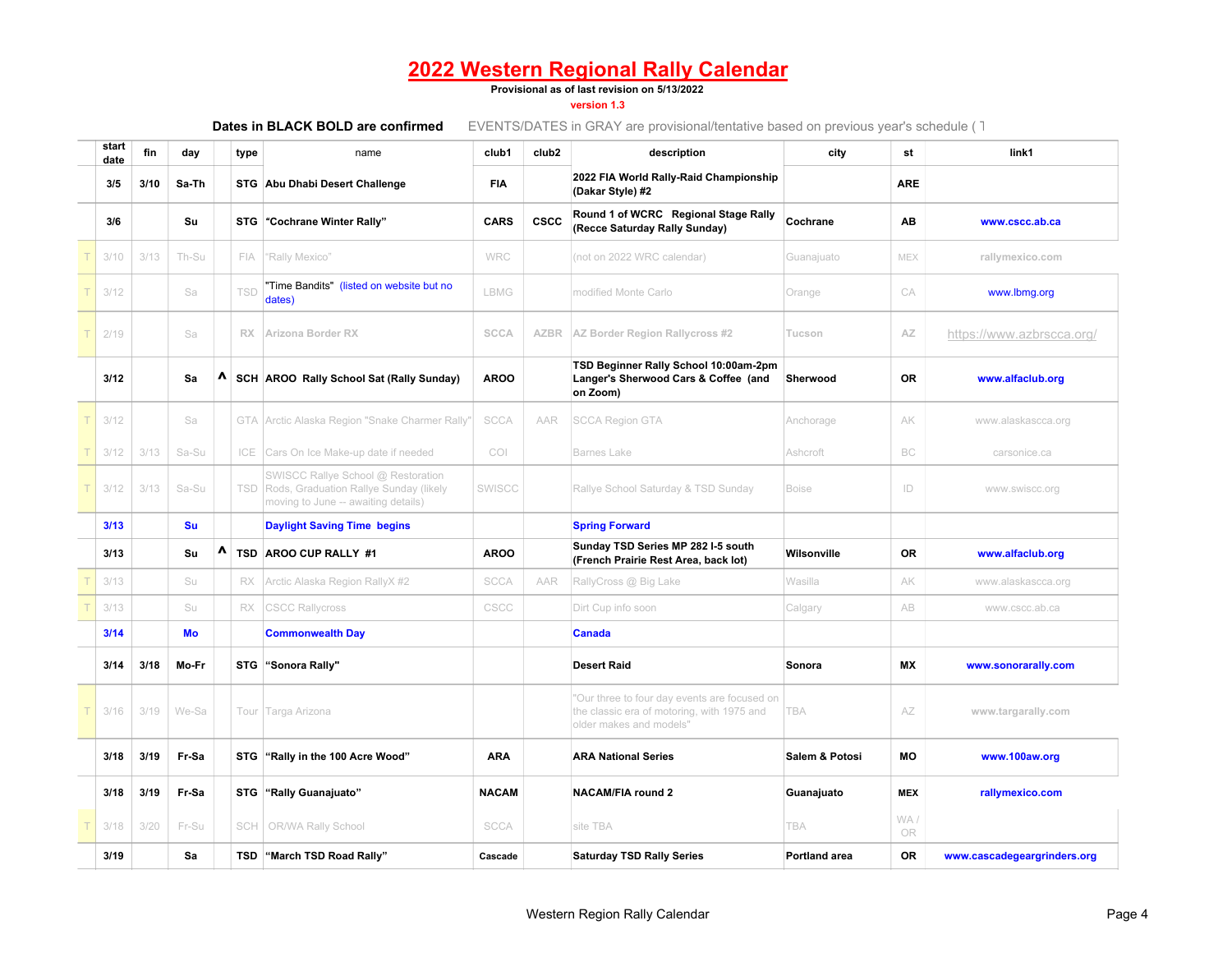#### **Provisional as of last revision on 5/13/2022**

### **version 1.3**

| start<br>date | fin  | day   |   | type       | name                                                                 | club1         | club <sub>2</sub> | description                                                                                | city                       | st         | link1                                    |
|---------------|------|-------|---|------------|----------------------------------------------------------------------|---------------|-------------------|--------------------------------------------------------------------------------------------|----------------------------|------------|------------------------------------------|
| 3/19          |      | Sa    |   | <b>TSD</b> | "Ron Dunlap Memorial Road Rally"<br>10:01-5pm 7-hr Monte Carlo style | <b>ITN</b>    | <b>SCCA</b>       | <b>SCCA Divisional Tour</b><br>Into the Night Rally Team<br>Monte Carlo navigational rally | <b>Camarillo to Goleta</b> | CA         | www.itnrally.org                         |
| 3/19          |      | Sa    | N | RX         | "Nitty Gritty RallyX"                                                |               |                   | RX @ Skyline MX Park and Event Center<br>20620 S Pleasant Valley Rd                        | Kuna                       | ID         | https://www.facebook.com/NittyGrittyF    |
| 3/19          |      | Sa    |   |            | <b>AGM Rally Pacific Motorsports</b>                                 | <b>RPM</b>    |                   | <b>Boston Pizza</b>                                                                        | Merritt                    | BC         | rallypacificmotorsports.wordpress        |
| 3/24          | 3/27 | Th-Su |   | ERC        | "Rallye de France - Tour de Corse"                                   | FIA           | ERC               | (not on 2022 WRC calendar)                                                                 | Alsace                     | <b>FRA</b> |                                          |
| 3/26          |      | Sa    |   | TSD        | "Spring Novice Rally"                                                | <b>WCRA</b>   |                   | <b>BC Regional TSD Rally</b>                                                               | Mission                    | <b>BC</b>  | www.rallybc.com                          |
| 3/26          |      | Sa    |   | <b>TSD</b> | 'Two Lake Rally"                                                     | PCA           |                   | Redwood Region PCA                                                                         | Napa                       | CA         | https://redwoodpca.org/                  |
| 3/26          |      | Sa    |   | Spt        | Northwest Rally Association Sprint                                   | <b>NWRA</b>   |                   | RallySprint @ Spirit Peaks Raceway                                                         | Toutle                     | <b>WA</b>  | nwrallyassociation                       |
| 4/1           |      | Fr.   |   | TSD        | "First Friday Niter Rally"                                           | <b>SMSCC</b>  |                   | <b>Friday Night Rally Series</b>                                                           | <b>Mission Hills</b>       | CA         | www.smscc.org                            |
| 4/1           | 4/2  | Fr-Sa |   | <b>STG</b> | "Rally RAC 1000"                                                     | <b>NACAM</b>  |                   | <b>NACAM/FIA round 3</b>                                                                   |                            | <b>MEX</b> | rallymexico.com                          |
| 4/1           | 4/2  | Fr-Sa |   | <b>STG</b> | 'Desert Storm Rally #1 & #2"<br>canx 2019 -- undersubscribed         | OHPRG         | SWRC              | <b>Bilstein Southwest RallyCup Series for</b><br>Organizers HP Rally Group                 | <b>Blythe</b>              | CA         | www.desertstormrally.com<br>link expired |
| 4/2           |      | Sa    |   |            | RX Squamish Brackendale Rallycross                                   | <b>SBRCC</b>  |                   | RallyX @ Pemberton Speedway                                                                | Pemberton                  | ВC         | https://www.squamishrally.com/           |
| 4/2           |      | Sa    |   | RX         | Arctic Alaska Region Rallycross #3 --<br>Season Final                | <b>SCCA</b>   | AAR               | RallyCross @ Big Lake                                                                      | Wasilla                    | АK         | www.alaskascca.org                       |
| 4/3           |      | Su    |   | TSD        | "Spring Time TSD Road Rally" see 5/6                                 | PCA           | SVR               | Beginner TSD open to the public                                                            | Roseville                  | CA         | svr-pcaor.org/wp                         |
| 4/3           |      | Su    |   | GIM        | "Annual April Fools Rallye"                                          | <b>ESCA</b>   |                   | An A-B Map Rallye                                                                          | Santa Rosa                 | CA         | www.empiresportscar.org                  |
| 4/8           |      | Fr    |   | <b>TSD</b> | "Friday Nighter"                                                     | <b>NWRC</b>   | <b>NWRC</b>       | <b>TSD &amp; Novice Series</b>                                                             | Bellevue                   | <b>WA</b>  | www.nwrally.org                          |
| 4/8           | 4/10 | Fr-Su |   | FIA        | 'Rally Montanas NACAM"                                               | <b>FIA</b>    |                   | Zone NACAM Rally Championship                                                              | Guanajuato                 | <b>MEX</b> |                                          |
| 4/9           |      | Sa    |   |            | <b>STG</b> High Desert Trails Rallysprint                            | <b>CRS</b>    |                   | CRS Stage Rally Saturday CRS SxS<br><b>Championship Event</b>                              | Ridgecrest                 | CA         | high desert trails                       |
| 4/9           | 4/10 | Sa-Su |   | RX.        | Oregon Rally Group Rally Cross                                       | ORG           |                   | #1 & #2 @ 31313 NW Paridise Park Rd                                                        | Ridgefield                 | <b>WA</b>  | www.oregonrally.com                      |
| 4/10          |      | Su    |   |            | TSD AROO CUP RALLY #2                                                | <b>AROO</b>   |                   | Sunday TSD Series MP 282 I-5 south<br>(French Prairie Rest Area, back lot)                 | Wilsonville                | <b>OR</b>  | www.alfaclub.org                         |
| 4/10          |      | Sa    | N | RX         | "Nitty Gritty RallyX"                                                |               |                   | RX @ Skyline MX Park and Event Center<br>20620 S Pleasant Valley Rd                        | Kuna                       | ID         | https://www.facebook.com/NittyGrittyF    |
| 4/10          |      | Su    |   | TSD        | "TBA" check website                                                  | <b>SWISCC</b> |                   | FCO 10:00am Finish 4:00pm                                                                  | Meridian                   | ID         | www.swiscc.org                           |
| 4/15          |      | Fr.   |   |            | <b>Good Friday</b>                                                   |               |                   | <b>Canada</b>                                                                              |                            |            |                                          |
| 4/16          |      | Sa    |   | TSD        | "April TSD Road Rally"                                               | Cascade       |                   | <b>Saturday TSD Rally Series</b>                                                           | <b>Portland area</b>       | <b>OR</b>  | www.cascadegeargrinders.org              |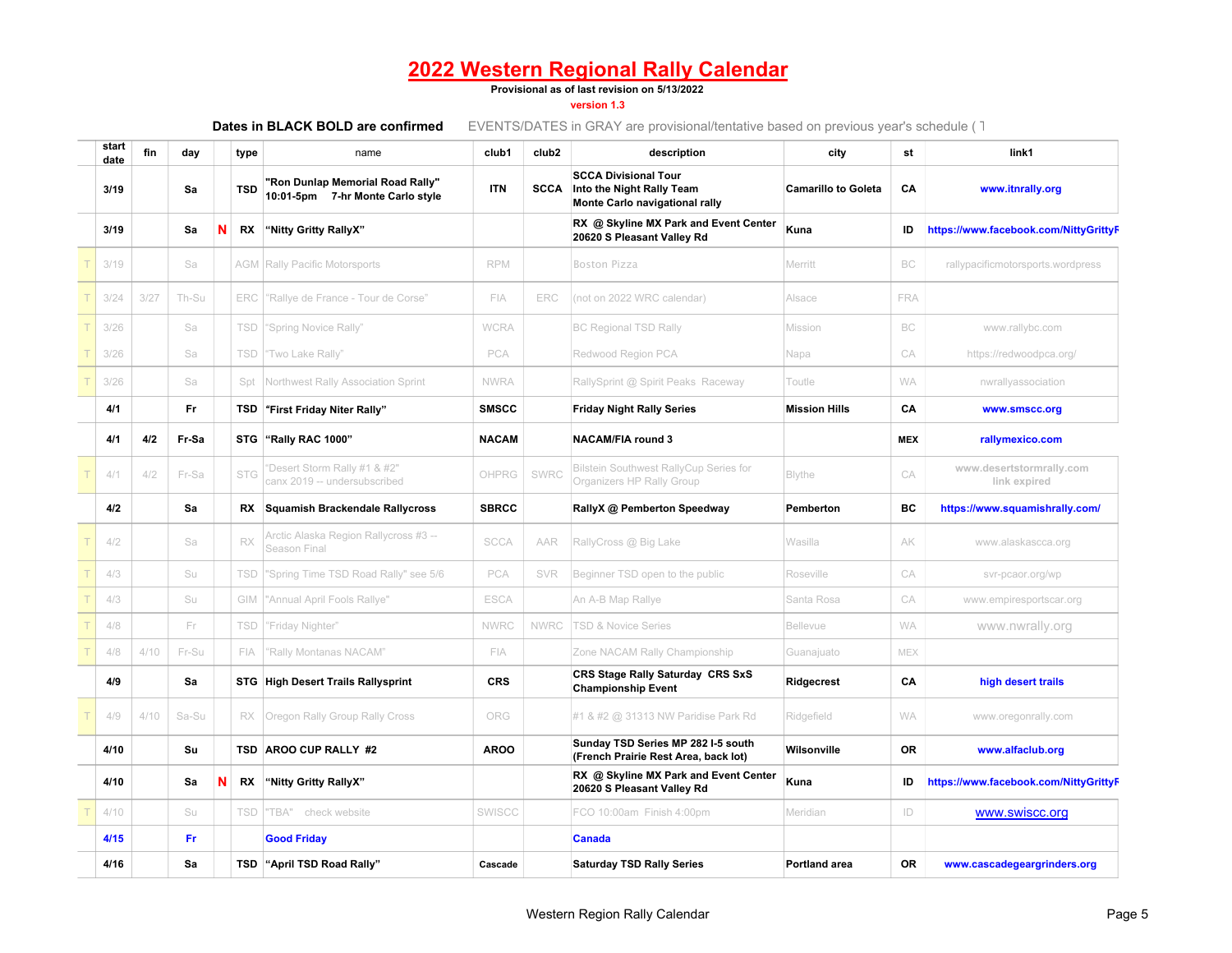#### **Provisional as of last revision on 5/13/2022**

#### **version 1.3**

| Dates in BLACK BOLD are confirmed |
|-----------------------------------|
|-----------------------------------|

| start<br>date | fin  | day   |   | type       | name                                                                          | club1         | club <sub>2</sub>                   | description                                                                                                        | city                              | st         | link1                                  |
|---------------|------|-------|---|------------|-------------------------------------------------------------------------------|---------------|-------------------------------------|--------------------------------------------------------------------------------------------------------------------|-----------------------------------|------------|----------------------------------------|
| 4/16          |      | Sa    |   | RX         | <b>Northwest Rally Association RallyX</b>                                     | <b>NWRA</b>   |                                     | <b>Montana Rallycross Adventure</b><br>@ Bull Run Guest Ranch                                                      | Cascade                           | МT         | nwrallyassociation                     |
| 4/16          |      | Sa    |   |            | <b>RX</b> Arizona Border RX                                                   | <b>SCCA</b>   | <b>AZBR</b>                         | AZ Border Region Rallycross #3                                                                                     | Tucson                            | AZ         | https://www.azbrscca.org/              |
| 4/16          |      | Sa    |   | <b>TSD</b> | "Trail of the GNU"                                                            | CSCC          | "Out of<br>Region<br><b>BC TSD"</b> | Alberta Regional TSD Rally - Round 2 of the<br>RallyWest TSD Championship -- Round 2<br><b>BC TSD Championship</b> | Rocky Mountain<br>House           | AB         | www.trailofthegnu.ca                   |
| 4/17          |      | Su    |   |            | <b>Easter Sunday</b>                                                          |               |                                     | <b>USA &amp; Canada</b>                                                                                            |                                   |            |                                        |
| 4/17          |      | Su    |   | RX.        | <b>ERC Rallycross Event #4</b>                                                | ERC           |                                     | Edmonton Rally Club @ TBA -- check web                                                                             | <b>TBA</b>                        | AB         | www.edmontonrallyclub.ca               |
| 4/18          |      | Mo    |   |            | <b>Easter Monday</b>                                                          |               |                                     | <b>Canada (Many regions)</b>                                                                                       |                                   |            |                                        |
| 4/21          | 4/24 | Th-Su |   |            | <b>WRC</b> "Rally Croatia"                                                    | <b>FIA</b>    | <b>WRC</b>                          | WRC Round 3 of 13                                                                                                  | Zagreb                            | CRO        | www.rally-croatia.com                  |
| 4/22          | 4/24 | Fr-Su |   |            | STG "Olympus International Rally"                                             | <b>ARA</b>    |                                     | ARA National, Green Diamond roads,<br>Round x NARC Championship, Round x<br>Cascadia Cup, Recce Friday             | <b>Shelton</b>                    | <b>WA</b>  | www.olympusrally.com                   |
| 4/22          | 4/24 | Fr-Su |   |            | TSD "Snowball Rally"                                                          |               |                                     | pre-1980 sports / touring cars, a non-<br>competitive rally / tour                                                 | San Francisco<br>Sacramento Tahoe | CA         | www.thesnowballrally.com               |
| 4/23          |      | Sa    |   |            | GIM "39th Annual Tulip Rallye"                                                | МG            |                                     | <b>MG Car Club Northwest Centre</b><br>Gimmick Rally Skagit Tulip Fields                                           | <b>Burlington</b>                 | WA         | www.mgccnwc.com                        |
| 4/23          |      | Sa    |   |            | RX Squamish Brackendale Rallycross                                            | <b>SBRCC</b>  |                                     | RallyX @ Pemberton Speedway                                                                                        | Pemberton                         | ВC         | https://www.squamishrally.com/         |
| 4/23          |      | Sa    |   | GIM        | "Wine Pairing Rally"                                                          | PCA           | <b>RR</b>                           | Gimmick Rally Redwood Region (open<br>to all)                                                                      | <b>Graton to Windsor</b>          | CA         | https://redwoodpca.org/                |
| 4/23          |      | Sa    | 2 | <b>TSD</b> | "Citrus Blossom Special"                                                      | SMSCC         |                                     | Rally Series TSD SCCA Divisional Tour                                                                              | <b>Mission Hills</b>              | CA         | www.smscc.org                          |
| 4/23          |      | Sa    |   | GIM        | "The Gimmick Rallye" Porsche only                                             | PCA           | SBR                                 | Gimmick Rally Santa Barbara Region                                                                                 | Thousand Oaks to<br>Newbury Park  | CA         | www.pcasb.org                          |
| 4/23          | 4/24 | Sa-Su |   | <b>TSD</b> | <b>SWISCC Rallye School Saturday &amp;</b><br><b>Graduation Rallye Sunday</b> | <b>SWISCC</b> |                                     | School at Yogurtz Grill Saturday, Rallye<br>Yogurtz Grill Sunday                                                   | Meridian                          | ID         | www.swiscc.org                         |
| 4/23          | 4/24 | Sa-Su |   | RX         | Glen Helen RX Sat Practice<br>Sunday Championship #1                          | <b>SCCA</b>   |                                     | CalClub RallyX @ Glen Helen Raceway                                                                                | San Bernardino                    | CA         | www.calclubrallyx.com                  |
| 4/24          | 4/28 | Su-Th |   |            | TSD "California Mille"<br>32nd Anniversary                                    |               |                                     | Amici americani della Mille Miglia<br>Pre-1/1/58 vehicles<br>1000 miles in Northern California                     | Hollywood                         | CA         | www.californiamille.com                |
| 4/24          | 4/30 | Su-Sa |   |            | STG Kazakhstan Rally                                                          | <b>FIA</b>    |                                     | 2022 FIA World Rally-Raid Championship<br>(Dakar Style) #3                                                         |                                   | KAZ        |                                        |
| 4/28          | 5/1  | Th-Su |   | TT.        | "Chihuahua Express"                                                           | <b>SSCC</b>   |                                     | Open Road 1670kms                                                                                                  | Chihuahua                         | <b>MEX</b> | www.chihuahuaexpress.com               |
| 4/28          | 5/1  | Th-Su |   |            | "Rally Argentina"                                                             | <b>FIA</b>    |                                     | (not on 2022 WRC calendar)                                                                                         | Cordoba                           | ARG        | www.rallyargentina.com<br>link expired |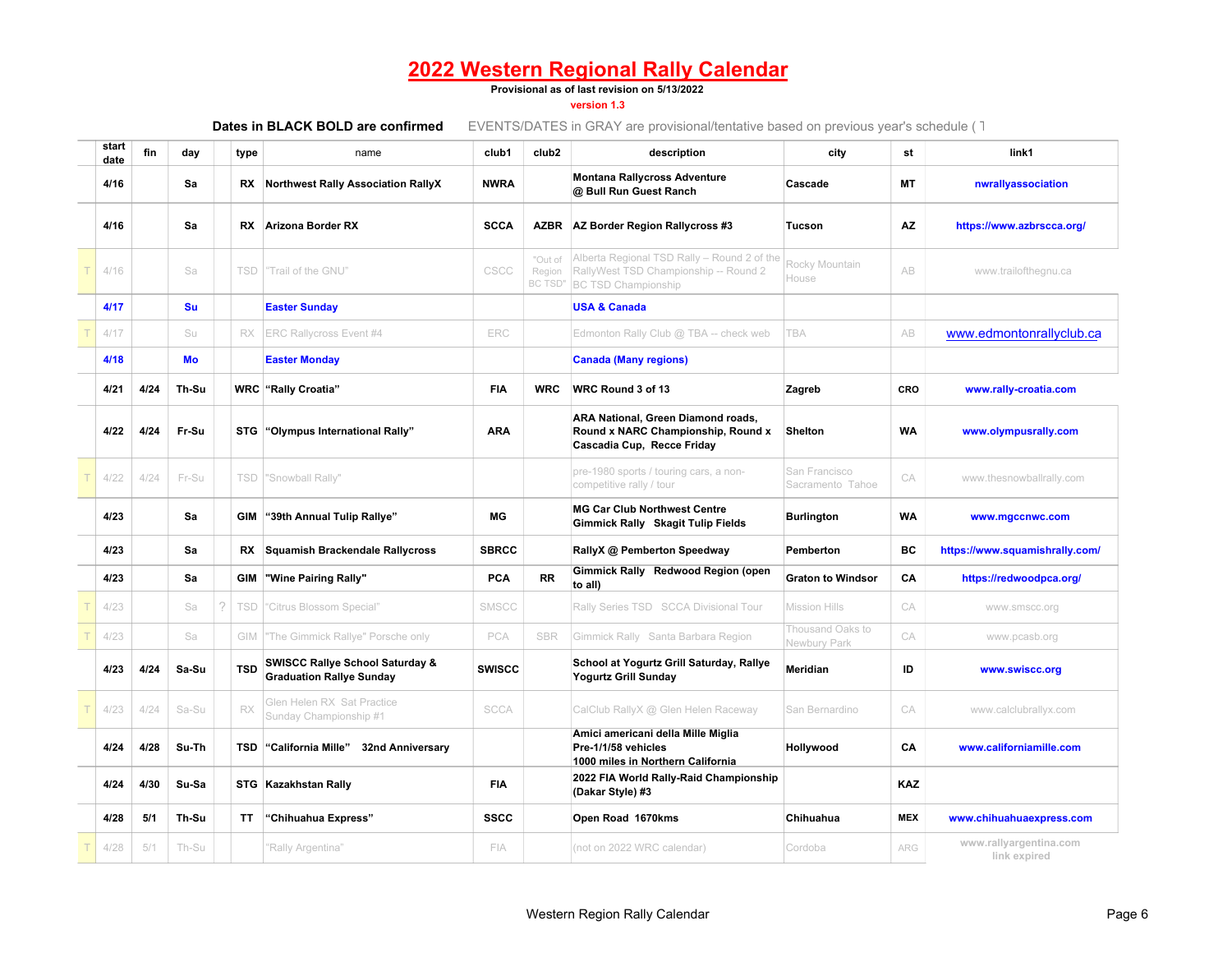#### **Provisional as of last revision on 5/13/2022**

#### **version 1.3**

| start<br>date | fin  | day     | type       | name                                                                 | club1        | club <sub>2</sub> | description                                                                                           | city                 | st         | link1                          |
|---------------|------|---------|------------|----------------------------------------------------------------------|--------------|-------------------|-------------------------------------------------------------------------------------------------------|----------------------|------------|--------------------------------|
| 4/29          | 5/6  | Fr-Fr   | <b>STG</b> | NORRA "Mexican 1000 Rally"<br>Off-Road Race the length of Baja       | <b>NORRA</b> |                   | 1000 Miles, several classes, driver event -- Ensenada to San<br>now with rally cars (Safari) and moto | Jose Del Cabo        | <b>MEX</b> | www.norra.com/mexican1000      |
| 4/30          | 5/1  | Sa-Su   | нc         | <b>Colorado Hill Climb Association #1</b>                            |              |                   |                                                                                                       | Rangley              | CO         | http://chcaracing.com/         |
| 4/30          | 5/7  | Sa-Sa   | ΤT         | "One Lap of America" Brock Yates<br><b>Memorial</b>                  |              |                   | Tire Rack Brock Yates One Lap --<br>7 Days 3,500 Miles                                                |                      |            | www.onelapofamerica.com        |
| 4/30          |      | Sa      | TSD        | 'Lost Highway" 2:01-8:30<br>$7 -$<br>hr Monte Carlo style Road Rally | <b>ITN</b>   |                   | Into the Night Rally Team<br>Monte Carlo navigational rally                                           | Valencia             | CA         | www.itnrally.org               |
| 4/30          | 5/1  | Sa-Su   |            | STG "Empire State Performance Rally"                                 | ARA          |                   | <b>ARA Super Regional event</b>                                                                       | Narrowsburg          | <b>NY</b>  |                                |
| 4/30          | 5/1  | Sa-Su   | RX         | Northwest Rally Association Event #1                                 | <b>NWRA</b>  |                   | RallyCross (Mixed Surfaces) @ Lions Club<br>Arena                                                     | Lind                 | <b>WA</b>  | nwrallyassociation             |
| 4/30          | 5/1  | Sa-Su   | RX         | Oregon Rally Group Rally Cross                                       | ORG          |                   | RX @ 31313 NW Paridise Park Rd                                                                        | Ridgefield           | <b>WA</b>  | www.oregonrally.com            |
| 5/1           |      | Su      |            | TSD "Raindrop 2022"                                                  | <b>NWRC</b>  | <b>RASC</b>       | <b>Rainier Touring Rally</b>                                                                          | (Whidbey)            | <b>WA</b>  | www.rainierautosports.com      |
| 5/1           |      | Su      | TSD        | "Spring Time TSD Road Rally" new                                     | PCA          | <b>SVR</b>        | Beginner TSD open to the public                                                                       | Roseville            | CA         | svr-pcaor.org/wp               |
| 5/1           |      | Su      | SCH        | Gimmick Rally School and<br>Novice Rally                             | PCA          | SVR               | Sacramento Valley Region Rally School and<br>Gimmick Rally                                            | Rocklin              | CA         | rally@svr-pca.org              |
| 5/4           |      | We      |            | <b>AGM WCRA Annual General Meeting</b>                               | <b>WCRA</b>  |                   | via Zoom                                                                                              | (virtual)            | BC         | www.rallybc.ca                 |
| 5/6           |      | Fr      | TSD        | "First Friday Niter Rally"                                           | <b>SMSCC</b> |                   | <b>Friday Night Rally Series</b>                                                                      | <b>Mission Hills</b> | CA         | www.smscc.org                  |
| 5/6           |      | Fr.     | TSD        | "Friday Nighter"                                                     | <b>NWRC</b>  | ORCA              | <b>TSD &amp; Novice Series</b>                                                                        | <b>Bellevue</b>      | <b>WA</b>  | www.nwrally.org                |
| 5/6           | 5/8  | Fr-Su   | TSD        | "Hagerty Spring Thaw"                                                | CCA          |                   | Pre-1979 Sport, Touring, and Classics<br>Registration is open 1200km paved                            | Kamloops             | BC         | www.classiccaradventures.com   |
| 5/7           |      | Sa      | RX.        | Northwest Rally Association RX                                       | <b>NWRA</b>  |                   | RallyX @ Spirit Peaks Raceway                                                                         | Toutle               | <b>WA</b>  | nwrallyassociation             |
| 5/8           |      | Su      |            | <b>Mother's Day</b>                                                  |              |                   | <b>USA &amp; Canada</b>                                                                               |                      |            |                                |
| 5/12          | 5/15 | Th-Su   | ΤT         | <b>Silver State Open Road Challenge</b>                              | <b>SSCC</b>  |                   | Open Road 90 miles Hwy 318                                                                            | Las Vegas            | <b>NV</b>  | www.sscc.us                    |
| 5/13          | 5/15 | Fr-Su   | <b>TSD</b> | "CRAB"                                                               | PCA          | SVR               | multi-day, multi-region event since 1972<br>rally Sunday)                                             | Sacramento           | CA         | svr-pcaor.org/wp               |
| 5/14          |      | Sa      | <b>TSD</b> | "Mountains to the Sea" 57th<br>Anniversary                           | Cascade      |                   | Touring rally Portland to the Ocean                                                                   | Portland area        | <b>OR</b>  | www.cascadegeargrinders.org    |
| 5/14          |      | Sa      | RX         | <b>Squamish Brackendale Rallycross</b>                               | <b>SBRCC</b> |                   | RallyX @ Pemberton Speedway                                                                           | Pemberton            | ВC         | https://www.squamishrally.com/ |
| 5/14          |      | Sa      | TSD        | "Mudlark TSD Rally"                                                  | CSCC         |                   | Round 3 of the RallyWest TSD<br>Championship 10:00-18:30 tbd                                          | Calgary              | AB         | www.cscc.ab.ca                 |
| 5/14          |      | Χ<br>Sa |            | TSD   "May TSD Road Rally" (see M2C)                                 | Cascade      |                   | Saturday TSD Rally Series (Lowe's)                                                                    | Milwaukie            | <b>OR</b>  | www.cascadesportscarclub.org   |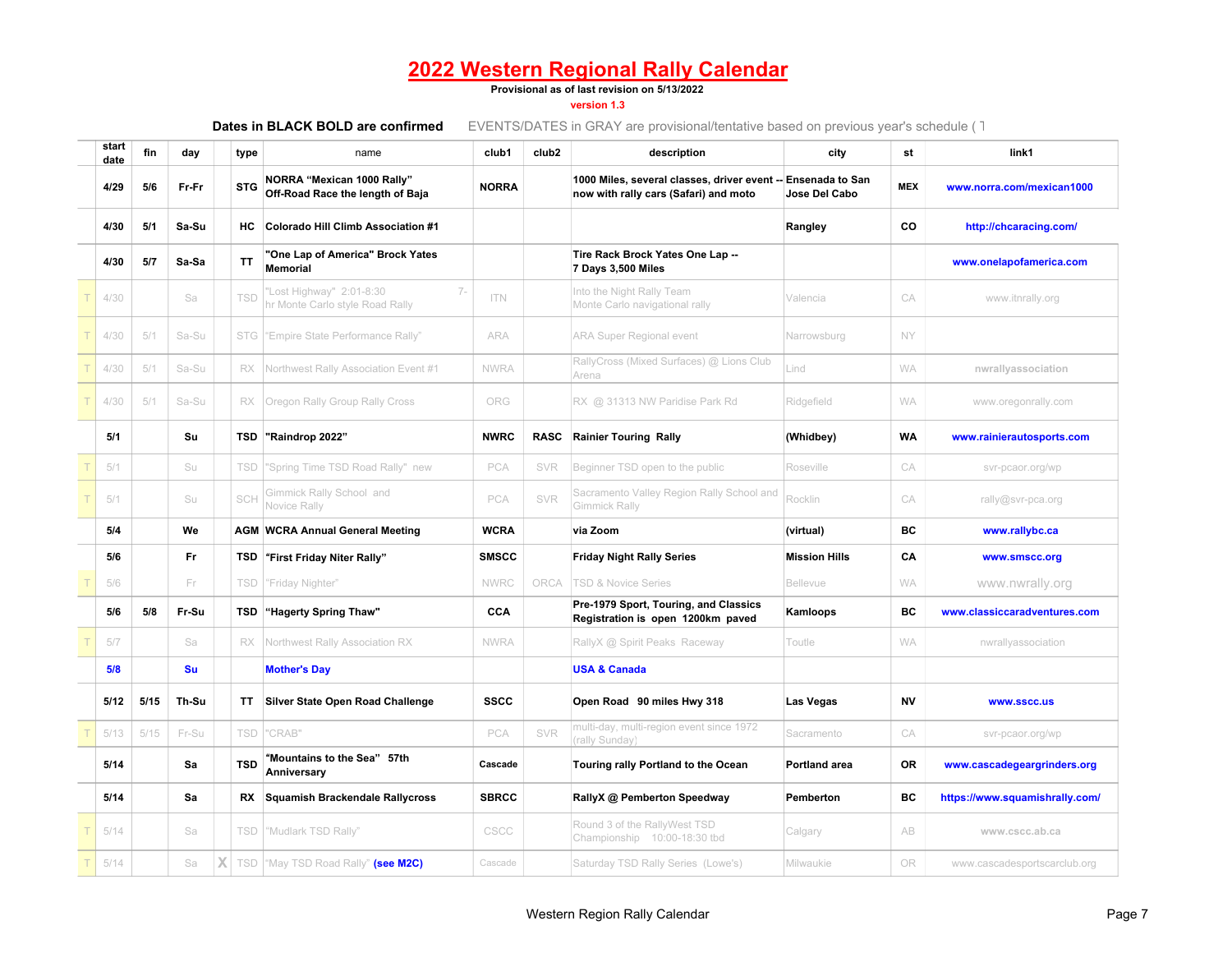#### **Provisional as of last revision on 5/13/2022**

**version 1.3**

| start<br>date | fin  | day   |   | type       | name                                                     | club1        | club <sub>2</sub> | description                                                                                      | city                               | st                | link1                                                            |
|---------------|------|-------|---|------------|----------------------------------------------------------|--------------|-------------------|--------------------------------------------------------------------------------------------------|------------------------------------|-------------------|------------------------------------------------------------------|
| 5/14          |      | Sa    |   | <b>STG</b> | "Frazier Mountain Rally"                                 | CRS          | <b>NASA</b>       | Coef 2                                                                                           | <b>Frazier Park</b>                | CA                | www.fraziermountainrally.com                                     |
| 5/14          | 5/15 | Sa-Su |   | RX         | <b>Antelope Valley RX</b>                                | <b>SCCA</b>  |                   | CalClub RallyX at Antelope Valley                                                                | Lancaster                          | CΑ                | www.calclubrallyx.com                                            |
| 5/14          | 5/15 | Sa-Su |   | TSD        | "Slippy Maybe"                                           | <b>WCRA</b>  |                   | gravel TSD on Totem roads                                                                        | CacheCreek /<br>Clearwater         | BC                | www.rallybc.ca                                                   |
| 5/14          |      | Sa    |   | tba        | tba                                                      | AAR          |                   | tba                                                                                              | tba                                | AK                | www.alaskascca.com                                               |
| 5/15          |      | Su    |   | TSD        | AROO CUP RALLY #3                                        | <b>AROO</b>  |                   | Sunday TSD Series MP 282 I-5 south<br>(French Prairie Rest Area, back lot)                       | Wilsonville                        | <b>OR</b>         | www.alfaclub.org                                                 |
| 5/15          |      | Su    |   |            | STG Calgary May Rally Test Day                           | <b>CSCC</b>  |                   | <b>CSCC May Test Day (Bow Valley Trail)</b>                                                      | Kananaskis                         | AB                | https://www.cscc.ab.ca/2022/04/11/ra<br>lly-car-test-day-may-15/ |
| 5/15          |      | Su    |   | TSD        | TBA"<br>check website                                    | SWISCC       |                   | TBA                                                                                              | <b>Boise</b>                       | ID                | www.swiscc.org                                                   |
| 5/19          | 5/22 | Th-Su |   | WRC        | "Vodafone Rally de Portugal"                             | <b>FIA</b>   | <b>WRC</b>        | WRC Round 4 of 13                                                                                | Porto                              | <b>POR</b>        | https://www.rallydeportugal.pt/                                  |
| 5/20          | 5/22 | Fr-Su |   |            | STG "Oregon Trail"                                       | <b>ARA</b>   | <b>ORG</b>        | <b>ARA National Series</b><br>Round<br>x North America Rally Championship,<br>Rnd x Cascadia Cup | Portland<br>Goldendale WA<br>Dufur | OR /<br><b>WA</b> | https://www.oregontrailrally.com/                                |
| 5/20          | 5/22 | Fr-Su |   | <b>STG</b> | Wagons Ho"<br>"Shunpiker Stages" &<br>Trails End"        | <b>ARA</b>   | <b>ORG</b>        | <b>Reg'l Stage Rallies</b>                                                                       | Portland<br>Goldendale WA<br>Dufur | OR /<br><b>WA</b> | oregontrailrally.com                                             |
| 5/20          | 5/22 | Fr-Su |   | TSD        | "Hagerty Silver Summit"                                  | CCA          | <b>WCRA</b>       | Pre-1979 Sport, Touring, and Classics<br>Regis opens soon 700 miles tarmac                       | "near" Denver                      | CO                | <b>ClassicCarAdventures.com</b>                                  |
| 5/20          | 5/22 | Fr-Su |   | SCH        | Paul's Rally School                                      | <b>SCCA</b>  |                   | <b>SCCA</b><br>Sonoma County Fairgrounds<br>RallyX on Sunday                                     | Santa Rosa                         | CA                | paulsrallyschool@gmail.com                                       |
| 5/21          |      | Sa    |   | TSD        | "Emerald Empire Rally"                                   | <b>EESCC</b> |                   | <b>TSD and Novice Rally</b>                                                                      | Eugene                             | <b>OR</b>         | www.eescc.org                                                    |
| 5/21          |      | Sa    | С | <b>STG</b> | "Missouri Ozark Rally" see 7/30                          | <b>ARA</b>   |                   | <b>ARA Regional event</b>                                                                        | Eminence                           | <b>MO</b>         | pending                                                          |
| 5/21          |      | Sa    | N | RX         | "Nitty Gritty RallyX"                                    |              |                   | RX @ Skyline MX Park and Event Center<br>20620 S Pleasant Valley Rd                              | Kuna                               | ID                | https://www.facebook.com/NittyGrittyF                            |
| 5/21          |      | Sa    |   | TSD        | "Devil's Gulch 2022" (new name)                          | PCA          | <b>RR</b>         | TSD Rally Redwood Region (open to all)<br><b>GPS checkpoints</b>                                 | San Rafael to<br>Windsor           | CA                | https://redwoodpca.org/                                          |
| 5/21          | 5/22 | Sa-Su |   | HC         | "Knox Mountain Hillclimb" 63rd                           | <b>KMH</b>   | CACC              | Regis. & Tech Friday Only                                                                        | Kelowna                            | BC                | www.knoxmtnhillclimb.ca                                          |
| 5/21          | 5/22 | Sa-Su |   | HC         | <b>Colorado Hill Climb Association #2</b>                |              |                   |                                                                                                  | <b>Temple Canyon</b>               | CO                | http://chcaracing.com/                                           |
| 5/21          | 5/22 | Sa-Su |   | <b>STG</b> | "Lone Pine Time Trials"                                  | <b>CRS</b>   |                   | 52nd Anniversary @ Manzanar                                                                      | <b>Lone Pine</b>                   | CA                | www.lonepinetimetrials.com                                       |
| 5/21          | 5/22 | Sa-Su |   | STG        | 'Prairie City 3rd Annual Rally Trials and<br>Rallycross" | <b>SCCA</b>  |                   | NorCal Rally Trials and Rallycross                                                               | Prairie City                       | CA                | www.norcalrallycross.com                                         |
| 5/23          |      | Mo    |   |            | <b>Victoria Day</b>                                      |              |                   | <b>Canada (Many regions)</b>                                                                     |                                    |                   |                                                                  |
| 5/27          | 5/28 | Fr-Sa |   | <b>STG</b> | "Rocky Mountain Rally"<br>(Recce Friday)                 | <b>CARS</b>  | <b>CSCC</b>       | Round 2 CRC Round x WCRC<br>Round x NorthAmericanRallyCup Round Cochrane<br>x Cascadia Cup       |                                    | AB                | www.rockymountainrally.com                                       |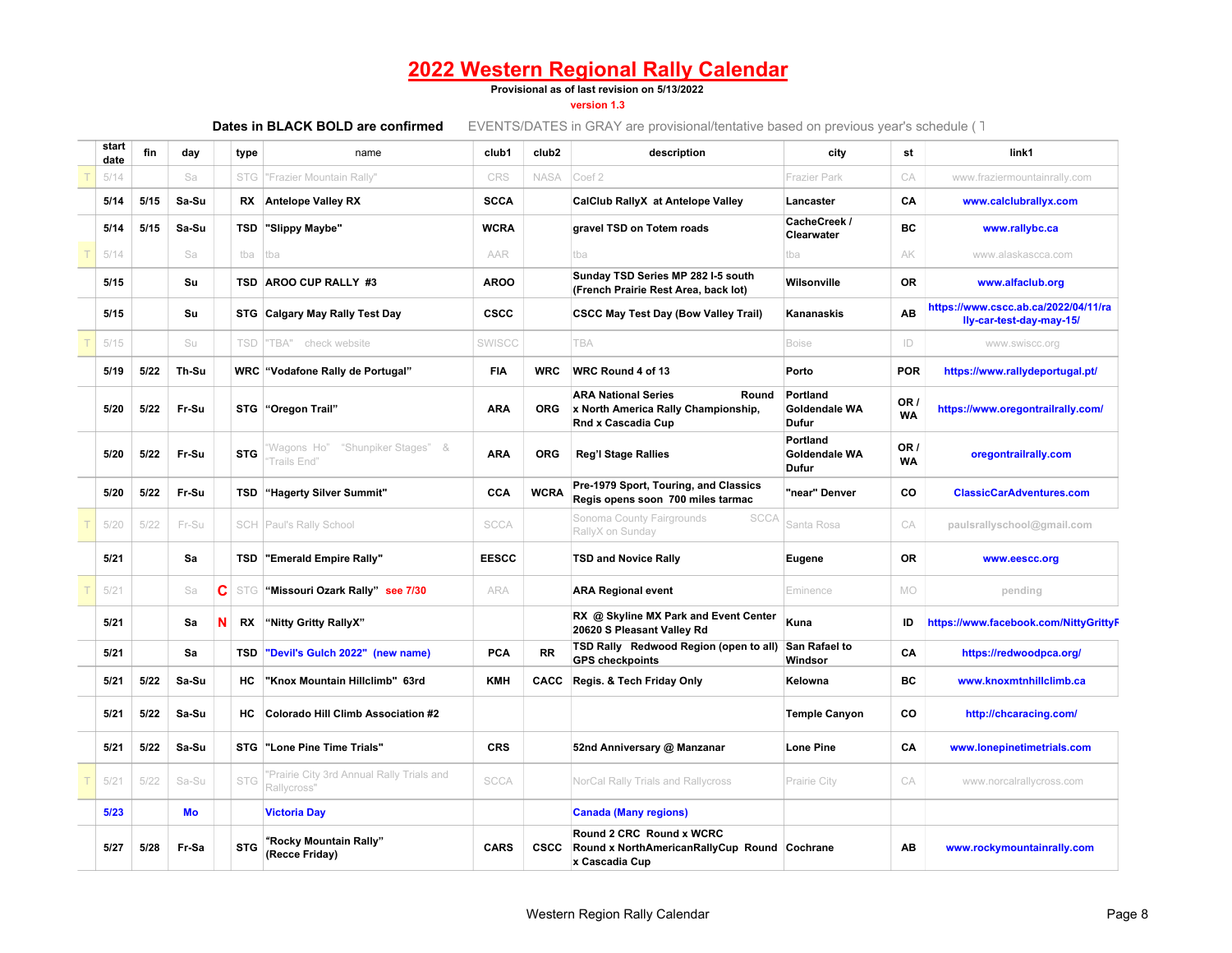#### **Provisional as of last revision on 5/13/2022**

#### **version 1.3**

| start<br>date | fin  | day   |   | type       | name                                                                                                                | club1        | club <sub>2</sub> | description                                                           | city                 | st          | link1                                 |
|---------------|------|-------|---|------------|---------------------------------------------------------------------------------------------------------------------|--------------|-------------------|-----------------------------------------------------------------------|----------------------|-------------|---------------------------------------|
| 5/27          | 5/29 | Fr-Su |   |            | NAV Roaming Rally Classic Edition (10th)                                                                            |              |                   | Adventure Off Grid Touring for trucks and<br>motorcycles              | TBA                  | ON          | www.GravelTravel.ca                   |
| 5/27          | 5/29 | Fr-Su | c |            | TSD  "Cascade Classic Rally & Tour" 6/5-6/6                                                                         | CPN          |                   | venue tba                                                             |                      |             | Cascade Classic 2020                  |
| 5/28          |      | Sa    |   | TSD        | "Thunder Road" 6-hour Road Rally 10/16                                                                              | <b>ITN</b>   |                   | chose from two formats: Starlite Monte Carlo Corona<br>or Targa Tour  |                      | CA          | www.itnrally.org                      |
| 5/28          | 5/29 | Sa-Su |   | HC.        | <b>Cope-Myers Memorial Hillclimb</b>                                                                                | <b>BCA</b>   |                   | Bridge City Autosports @ Maryhill                                     | Goldendale           | <b>WA</b>   | https://www.bcautosports.club/        |
| 5/30          |      | Mo    |   |            | <b>Memorial Day</b>                                                                                                 |              |                   | <b>USA</b>                                                            |                      |             |                                       |
| June          | June | Sa-Su |   | TSD        | SWISCC Rallye School @ Restoration<br>Rods, Graduation Rallye Sunday (likely<br>moving to June -- awaiting details) | SWISCC       |                   | Rallye School Saturday & TSD Sunday                                   | <b>Boise</b>         | ID          | www.swiscc.org                        |
| 6/2           | 6/5  | Th-Su |   | <b>FIA</b> | "Rally Italia-Sardinia"                                                                                             | <b>FIA</b>   | <b>WRC</b>        | WRC Round 5 of 13                                                     | Sardegna             | <b>ITA</b>  | www.rallyitaliasardegna.com           |
| 6/3           |      | Fr    |   | TSD        | "First Friday Niter Rally"                                                                                          | <b>SMSCC</b> |                   | <b>Friday Night Rally Series</b>                                      | <b>Mission Hills</b> | CA          | www.smscc.org                         |
| 6/4           | 6/5  | Sa-Su |   | RX         | <b>Northwest Rally Association RallyX</b>                                                                           | <b>NWRA</b>  |                   | June Jamboree @ Albany Motocross                                      | Albany               | 0R          | nwrallyassociation                    |
| 6/4           | 6/5  | Sa-Su |   | RX         | Oregon Rally Group Rally Cross                                                                                      | ORG          |                   | #1 & #2 of 8 Eddieville Motorsports Park<br>110 Stringstreet Rd       | Maryhill             | <b>WA</b>   | www.oregonrally.com                   |
| 6/5           |      | Su    |   | RX         | ERC Rallycross Event #5                                                                                             | ERC          |                   | Edmonton Rally Club @ Bill's Field                                    | south of Devon       | AB          | www.edmontonrallyclub.ca              |
| 6/5           |      | Su    |   | TSD        | "TBA" check website (see Idaho Int'l)                                                                               | SWISCC       |                   | TBA                                                                   | <b>TBA</b>           | $ D\rangle$ | www.swiscc.org                        |
| 6/5           | 6/6  | Sa-Su |   | TSD        | "Cascade Classic Rally & Tour"                                                                                      | <b>CPN</b>   |                   | venue tba                                                             | Poulsbo              | <b>WA</b>   | being updated                         |
| 6/6           | 6/12 | Mo-Su |   |            | <b>STG</b> Rally Andalucia                                                                                          | FIA          |                   | 2022 FIA World Rally-Raid Championship<br>(Dakar Style) #4            |                      | <b>ESP</b>  |                                       |
| 6/9           | 6/11 | Th-Sa |   |            | STG "Southern Ohio Forests Rally"                                                                                   | <b>ARA</b>   |                   | <b>ARA National</b>                                                   | <b>Chillicothe</b>   | OH          | southernohioforestrally.com           |
| 6/11          | 6/12 | Sa-Su |   | TSD        | "No Alibi 2022"                                                                                                     | <b>RASC</b>  | <b>PCC</b>        | <b>Rainier Touring TSD Rally</b><br>(twisty paved & gravel backroads) | Pendleton (base)     | <b>OR</b>   | www.rainierautosports.com             |
| 6/11          | 6/12 | Sa-Su |   |            | STG "Prairie City Rallycross"                                                                                       | <b>SCCA</b>  |                   | <b>NorCal Rallycross OHV</b>                                          | <b>Prairie City</b>  | CA          | www.norcalrallycross.com              |
| 6/11          | 6/12 | Sa-Su | N | RX         | "Nitty Gritty RallyX"                                                                                               |              |                   | RX @ Skyline MX Park and Event Center<br>20620 S Pleasant Valley Rd   | Kuna                 | ID          | https://www.facebook.com/NittyGrittyF |
| 6/11          | 6/12 | Sa-Su |   | RX         | <b>Squamish Brackendale Rallycross</b>                                                                              | <b>SBRCC</b> |                   | RallyX @ Pemberton Speedway                                           | Pemberton            | BC          | https://www.squamishrally.com/        |
| 6/11          | 6/12 | Sa-Su |   | <b>RX</b>  | Glen Helen RX Sat Practice<br><b>Sunday Championship</b>                                                            | <b>SCCA</b>  |                   | CalClub RallyX @ Glen Helen Raceway                                   | <b>Devore</b>        | CA          | www.calclubrallyx.com                 |
| 6/11          | 6/12 | Sa-Su |   | HC         | <b>Cascade Lakes Hillclimb</b>                                                                                      | <b>NHA</b>   |                   | Northwest Hillclimb Assn series                                       | Ashland              | <b>OR</b>   | www.nhahillclimb.org                  |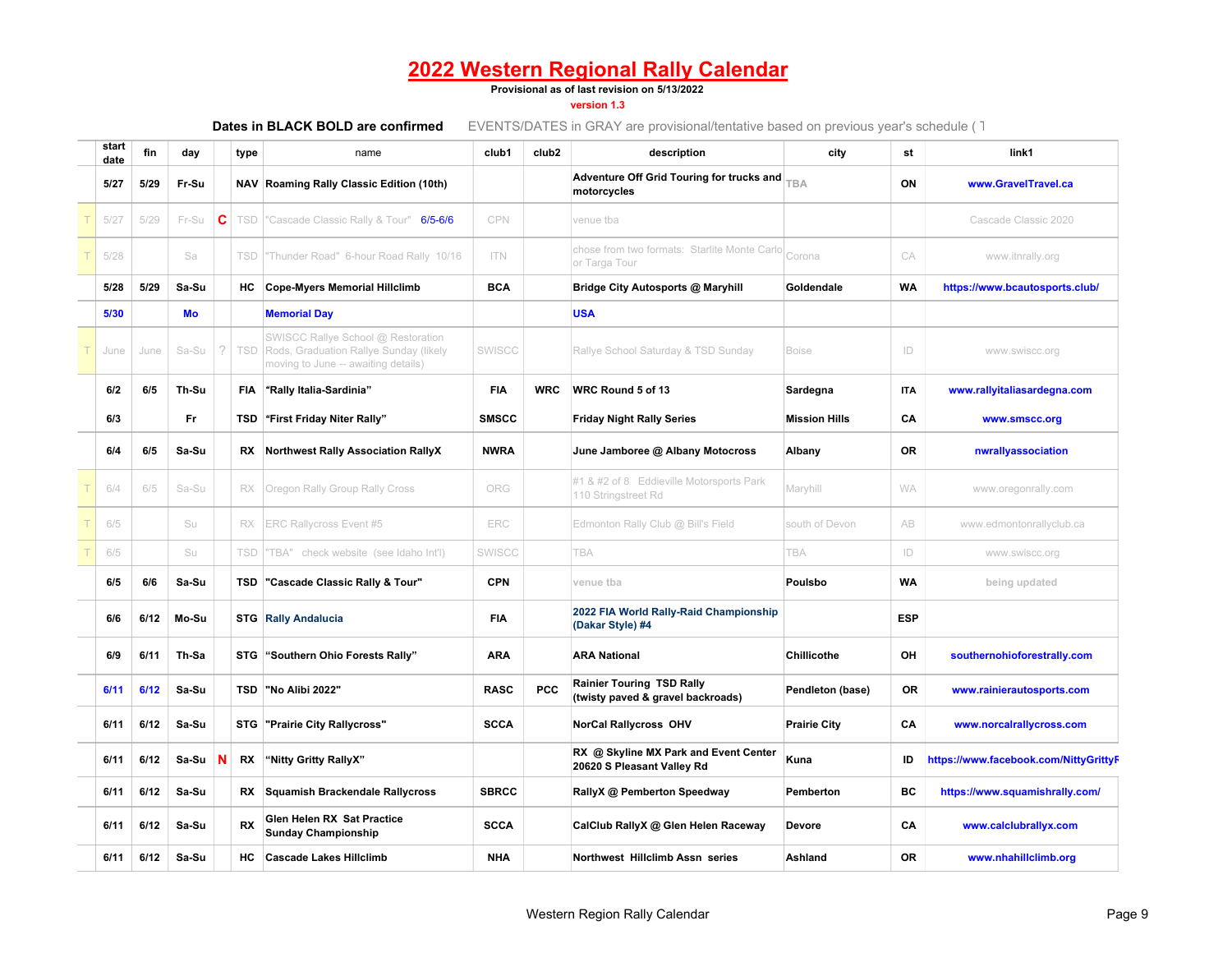#### **Provisional as of last revision on 5/13/2022**

### **version 1.3**

|               |      |           |    |      | Dates in BLACK BOLD are confirmed                                 |              |                   | EVENTS/DATES in GRAY are provisional/tentative based on previous year's schedule (1)                                                   |                                  |            |                                 |
|---------------|------|-----------|----|------|-------------------------------------------------------------------|--------------|-------------------|----------------------------------------------------------------------------------------------------------------------------------------|----------------------------------|------------|---------------------------------|
| start<br>date | fin  | day       |    | type | name                                                              | club1        | club <sub>2</sub> | description                                                                                                                            | city                             | st         | link1                           |
| 6/12          |      | Su        |    |      | TSD AROO CUP RALLY #4                                             | <b>AROO</b>  |                   | Sunday TSD Series MP 282 I-5 south<br>(French Prairie Rest Area, back lot)                                                             | Wilsonville                      | <b>OR</b>  | www.alfaclub.org                |
| 6/16          | 6/19 | Th-Su     |    |      | <b>NW Overland Rally</b>                                          | <b>NWO</b>   |                   | learn new skills, meet vendors, explore<br>the back-country trails and tracks of the<br><b>Cascade Mountains</b>                       | Plain                            | <b>WA</b>  | http://www.NWOverlandRally.com/ |
| 6/16          | 6/19 | Th-Su     |    |      | Tour Targa California                                             |              |                   | Our three to four day events are focused on<br>the classic era of motoring, with 1975 and<br>older makes and models                    | <b>TBA</b>                       | CA         | www.targarally.com              |
| 6/17          |      | Fr        |    |      | TSD "Friday Nighter"                                              | <b>PSRC</b>  | <b>NWRC</b>       | <b>TSD &amp; Novice Series</b>                                                                                                         | <b>Bellevue</b>                  | <b>WA</b>  | www.nwrally.org                 |
| 6/18          |      | Sa        |    | TSD  | "Alternate Route Rally"                                           | PCA          | <b>RR</b>         | TSD Rally Redwood Region (open to all)<br>GPS checkpoints paved or gravel                                                              | Dixon                            | CA         | https://redwoodpca.org/         |
| 6/18          | 6/26 | Sa-Su     |    |      | <b>TSD</b> The Great Race                                         |              |                   | Hemmings/Hagerty/Coker event<br>Vintage to 1974 cars                                                                                   | <b>Warwick RI to Fargo</b><br>ND | <b>USA</b> | https://www.greatrace.com/      |
| 6/18          | 6/19 | Sa-Su     |    | RX   | Oregon Rally Group Rally Cross<br>"First Rally Cross of the Year" | ORG          |                   | #1 & #2                                                                                                                                | LaCenter                         | <b>WA</b>  | www.oregonrally.com             |
| 6/19          |      | <b>Su</b> |    |      | <b>Father's Day (USA &amp; Canada)</b>                            |              |                   | <b>National Indigenous Peoples Day (Canada)</b>                                                                                        |                                  |            |                                 |
| 6/19          |      | Su        |    | TSD  | TSD Rally School and TSD Rally                                    | PCA          | SVR               | Porsche of Livermore                                                                                                                   | Livermore                        | СA         | rally@svr-pca.org               |
| 6/19          | 6/20 | Sa-Su     |    | RX   | Northwest Rally Association RX                                    | <b>NWRA</b>  |                   | RallyX                                                                                                                                 | Albany                           | 0R         | nwrallyassociation              |
| 6/23          | 6/26 | Th-Su     |    | FIA  | "Safari Rally Kenya"                                              | FIA          | <b>WRC</b>        | WRC Round 6 of 13                                                                                                                      | Naivasha                         | <b>KEN</b> | pending                         |
| 6/23          | 6/26 | Th-Su     | ?? |      | STG Transpeninsular Road Race"                                    |              |                   | Baja Peninsula 1600km, 25 stages. Historic,<br>Modern, Touring, Motorcycles, plus Rally<br>Tour (street vehicles w/o racing equipment) | Tijuana to Cabo San<br>Lucas     | MEX        | transpenroadrace.com            |
| 6/24          | 6/26 | Fr-Su     |    | STG  | "Targa Bambina"                                                   |              |                   | Tarmac Rally Burin Peninsula                                                                                                           | St. John's                       | NL.        | targabambina NL                 |
| 6/25          |      | Sa        |    | TSD  | "June TSD Road Rally"                                             | Cascade      |                   | <b>Saturday TSD Rally Series</b>                                                                                                       | <b>Portland area</b>             | <b>OR</b>  | www.cascadegeargrinders.org     |
| 6/25          | 6/26 | Sa-Su     |    | RX   | Rally Cross                                                       | <b>SCCA</b>  |                   | Sonoma County Fairgrounds                                                                                                              | Santa Rosa                       | CA         |                                 |
| 6/25          | 6/26 | Sa-Su     |    | HC   | <b>Freezeout Hillclimb</b>                                        | <b>NHA</b>   |                   | Northwest Hillclimb Assn series                                                                                                        | <b>Emmett</b>                    | ID         | www.nhahillclimb.org            |
| 6/26          |      | Su        |    | HС   | Pikes Peak Int'l Hill Climb 100th                                 |              |                   | Mo Tech Inspection, Tu-Fr Practice,<br>Sa Off, Sunday Race Day                                                                         | Colorado Springs                 | CO         | https://ppihc.org               |
| 7/1           |      | Fr.       |    |      | <b>Canada Day</b>                                                 |              |                   | <b>Canada</b>                                                                                                                          |                                  |            |                                 |
| 7/1           |      | Fr        |    |      | TSD "First Friday Niter Rally"                                    | <b>SMSCC</b> |                   | <b>Friday Night Rally Series</b>                                                                                                       | <b>Mission Hills</b>             | CA         | www.smscc.org                   |
| 7/1           | 7/3  | Fr-Su     |    | STG  | "International Rallye Baie des Chaleurs"                          | <b>CARS</b>  | <b>NACAM</b>      | Round 3 CanadaRallyChampionship<br>Round x NorthAmericanRallyCup                                                                       | <b>New Richmond</b>              | QC         | www.rallyebdc.com               |
| tba           | July |           |    | STG  | "Headquarters Regional Rally"                                     |              |                   | ARA Regional Series (Paul Bunyan State<br>Forest)                                                                                      | Lake George                      | MN         | ojibweforestsrally/headwaters   |
| 7/2           | 7/3  | Sa-Su     |    | HC   | <b>Larison Rock Hillclimb</b><br><b>NHA</b> series                | <b>NHA</b>   |                   | <b>Emerald Empire Sports Car Club</b>                                                                                                  | Oakridge                         | OR         | www.eescc.org                   |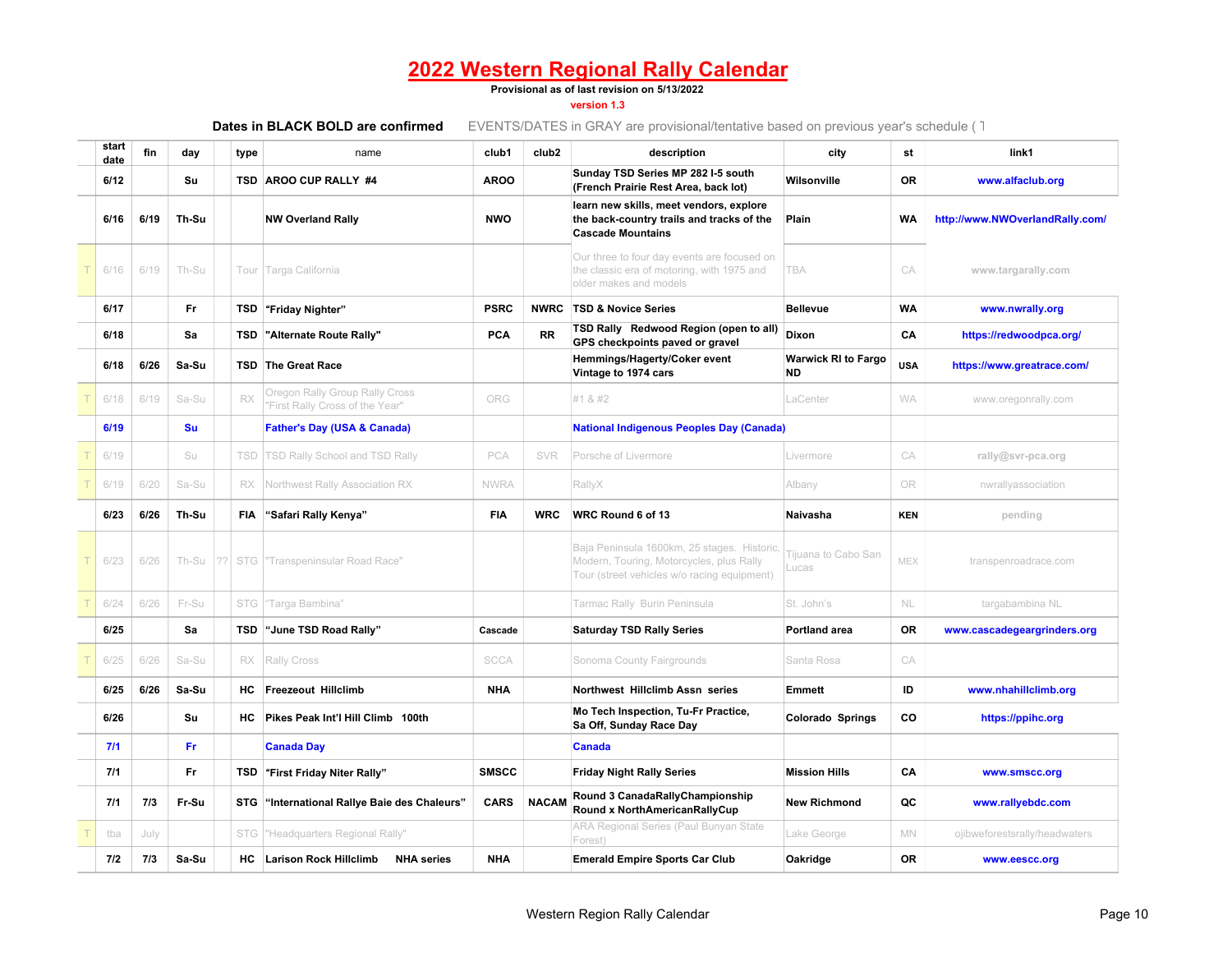**Provisional as of last revision on 5/13/2022**

**version 1.3**

| start<br>date | fin  | day   |          | type       | name                                                 | club1       | club <sub>2</sub> | description                                                                                                 | city                       | st         | link1                                                            |
|---------------|------|-------|----------|------------|------------------------------------------------------|-------------|-------------------|-------------------------------------------------------------------------------------------------------------|----------------------------|------------|------------------------------------------------------------------|
| 7/2           | 7/3  | Sa-Su |          | RX         | Oregon Rally Group Rally Cross                       | ORG         |                   | #3 & #4 of 8 Eddieville Motorsports Park<br>110 Stringstreet Rd                                             | Maryhill                   | <b>WA</b>  | www.oregonrally.com                                              |
| 7/3           |      | Su    |          | <b>TSD</b> | "Northern Loon Rally"                                | ERC         |                   | Round 4 RallyWest TSD Rally<br>Championship                                                                 | Edson to Drayton<br>Valley | AB         | www.edmontonrallyclub.ca                                         |
| 7/3           |      | Su    |          | Show       | 'Classic Car Appreciation Day"                       | CCA         | <b>WCRA</b>       | Sport, Touring, and Classics                                                                                | North Shore<br>Vancouver   | BC         | classiccaradventures.com                                         |
| 7/3           | 7/9  | Su-Sa |          | SHO        | Porsche Parade<br>(open to PCA Membership only)      | PCA         |                   | ake of the Ozarks -- Tan-Tar-A Resort                                                                       | Osage Beach                | <b>MO</b>  | awaiting website                                                 |
| 7/4           |      | Mo    |          |            | <b>Independence Day</b>                              |             |                   | <b>USA</b>                                                                                                  |                            |            |                                                                  |
| 7/8           | 7/10 | Fr-Su |          | TSD        | "Lewis & Clark Classic Rally"                        |             |                   | TSD Rally for pre-1990 Collector Cars                                                                       | <b>Lincoln City</b>        | OR.        | lewisandclarkclassicrally.org                                    |
| 7/8           |      | Fr.   |          | TSD        | "Friday Nighter"                                     | <b>ORCA</b> | <b>NWRC</b>       | <b>TSD &amp; Novice Series</b>                                                                              | <b>Bellevue</b>            | <b>WA</b>  | www.nwrally.org                                                  |
| 7/9           |      | Sa    |          | <b>TSD</b> | RallyX and TSD rally basics combined<br>event        | <b>IRSA</b> |                   | <b>Interior Rally Sport Association event</b>                                                               | Hwy 33 East of<br>Kelowna  | BC         | www.rallyinterior.ca                                             |
| 7/9           |      | Sa    | N        |            | The Great Spokane Road Rally                         |             |                   | benefit to Greater Spokane County Meals or<br>Wheels                                                        | Airway Heights             | <b>WA</b>  | https://secure.qgiv.com/for/202gsme<br>aowheroaral/event/828283/ |
| 7/9           |      | Sa    |          | tba        | tba                                                  | AAR         |                   | tba                                                                                                         | tba                        | AK         | www.alaskascca.com                                               |
| 7/9           |      | Sa    | $\gamma$ | <b>TSD</b> | 'Gold Digger" (daylight)<br>see<br>Kettle Valley     | <b>WCRA</b> |                   | <b>BC Regional TSD Championship</b>                                                                         | <b>Location TBA</b>        | BC         | GoldDiggerRally                                                  |
| 7/9           | 7/10 | Sa-Su |          | HC.        | <b>Colorado Hill Climb Association #3</b>            |             |                   |                                                                                                             | Monarch                    | CO         | http://chcaracing.com/                                           |
| 7/9           | 7/10 | Sa-Su |          | RX         | Glen Helen RX Sat Practice<br>Sunday Championship #3 | <b>SCCA</b> |                   | CalClub RallyX @ Glen Helen Raceway                                                                         | San Bernardino             | CA         | www.calclubrallyx.com                                            |
| 7/9           | 7/10 | Sa/Su | 2        | TSD        | "Heart of Darkness" see Kettle Valley                | <b>WCRA</b> |                   | TSD All-Night<br>$(5pm-7am)$<br># 3 of 4 BC TSD Rally Championship                                          | Merritt                    | BC         | www.rallybc.com                                                  |
| 7/9           | 7/10 | Sa-Su |          | STG        | "Idaho Rally International"                          | <b>NASA</b> | <b>CRS</b>        | Round x NorthAmericanRallyCup                                                                               | <b>Boise</b>               | ID         | www.idahorally.org                                               |
| 7/10          |      | Su    | 2        | <b>TSD</b> | 'TBA" check website                                  | SWISCC      |                   | TBA                                                                                                         | TBA                        | ID         | www.swiscc.org                                                   |
| 7/15          | 7/16 | Fr-Sa |          | STG        | "New England Forest Rally"                           | <b>ARA</b>  | NACAN             | <b>ARA National Series</b><br>Round x NorthAmericanRallyCup                                                 | <b>Bethel</b>              | ME         | www.newenglandforestrally.com                                    |
| 7/15          | 7/17 | Th-Su |          |            | <b>WRC</b> "Rally Estonia"                           | <b>FIA</b>  | <b>WRC</b>        | WRC Round 7 of 13                                                                                           | Tartu                      | <b>EST</b> |                                                                  |
| 7/16          |      | Sa    |          |            | STG "Sno*Drift Summer Rally"                         | <b>ARA</b>  |                   | <b>Regional Series</b>                                                                                      | Atlanta                    | MI         | www.sno-drift.org                                                |
| 7/16          |      | Sa    | $\gamma$ | <b>TSD</b> | "Ocean's Thirteen Monte Carlo Rally"                 | SMSCC       |                   | Rally Series TSD SCCA Divisional Tour                                                                       | Calabasas                  | CA         | www.smscc.org                                                    |
| 7/16          | 7/17 | Sa-Su |          | RX         | <b>Antelope Valley RX</b>                            | <b>SCCA</b> |                   | CalClub RallyX at Antelope Valley                                                                           | Lancaster                  | CA         | www.calclubrallyx.com                                            |
| 7/16          | 7/17 | Sa-Su |          | TSD        | "There and Back Again Rally"                         | PCA         | <b>RR</b>         | TSD Rally Redwood Region (open to all)<br>GPS checkpoints overnight at Twin Pines TBA<br>Resort, Middletown |                            | CA         | https://redwoodpca.org/                                          |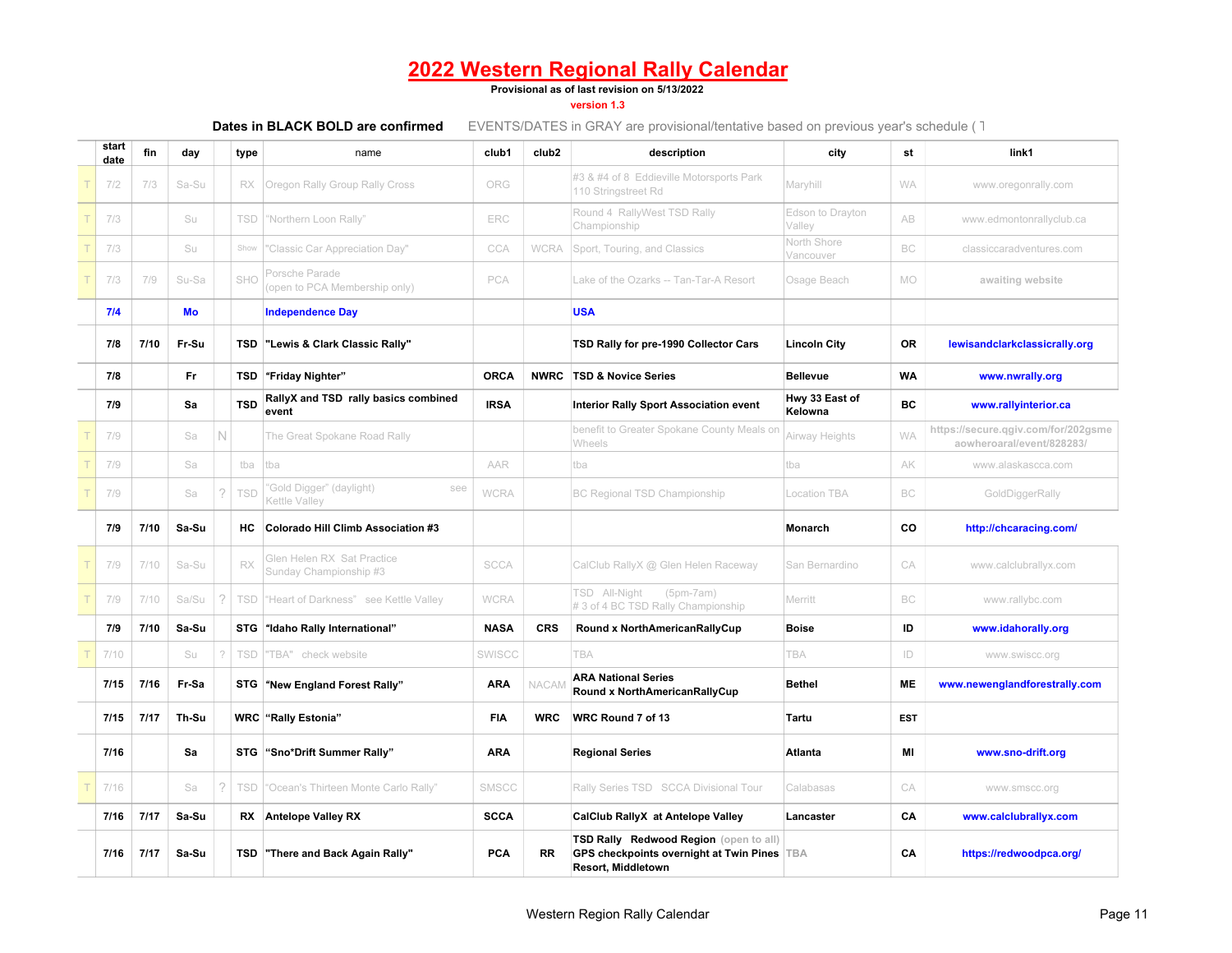**Provisional as of last revision on 5/13/2022**

**version 1.3**

| start<br>date | fin  | day   |   | type       | name                                                                 | club1       | club <sub>2</sub> | description                                                                  | city                                | st         | link1                                 |
|---------------|------|-------|---|------------|----------------------------------------------------------------------|-------------|-------------------|------------------------------------------------------------------------------|-------------------------------------|------------|---------------------------------------|
| 7/17          |      | Su    |   | RX         | RallySprint at Spirit Peaks                                          | <b>SCCA</b> |                   | Spirit Peaks Raceway                                                         | Toutle                              | <b>WA</b>  | nwrallyassociation                    |
| 7/17          |      | Su    |   |            | STG  "JulyTest Day" (Jumpingpound)                                   | CSCC        |                   | <b>CSCC Test Day for CARS logbooked</b>                                      | Kananaskis                          | AB         | www.cscc.ab.ca                        |
| 7/17          |      | Su    |   | RX         | <b>ERC Rallycross Event #6</b>                                       | ERC         |                   | Edmonton Rally Club @ Bill's Field                                           | south of Devon                      | AB         | www.edmontonrallyclub.ca              |
| 7/21          | 7/24 | Th-Su |   | <b>RX</b>  | RallyCrossFest at Dirtfish                                           | <b>SCCA</b> |                   | Dirtfish                                                                     | Snoqualmie                          | <b>WA</b>  | nwrallyassociation                    |
| 7/23          |      | Sa    |   | TSD        | "July TSD Road Rally"                                                | Cascade     |                   | <b>Saturday TSD Rally Series</b>                                             | Portland area                       | 0R         | www.cascadegeargrinders.org           |
| 7/23          | 7/24 | Sa-Su |   |            | <b>STG Rally Colorado</b>                                            | <b>ARA</b>  |                   | <b>ARA West Super Regional event</b>                                         | Rangley                             | CO         | https://www.rallycolorado.org/        |
| 7/23          | 7/24 | Sa-Su |   | НC         | <b>Korbel Hillclimb</b>                                              | <b>NHA</b>  |                   | Northwest Hillclimb Assn series                                              | Korbel                              | CA         | www.nhahillclimb.org                  |
| 7/23          | 7/24 | Sa/Su |   | TSD        | "The Road Not Taken" (not held for years)                            | ORG         | PCC               | venue tba Oregon Coast Range traditionally<br>under the full moon in August" | <b>Grand Ronde</b>                  | OR         | pendng                                |
| 7/23          | 7/24 | Sa-Su |   | HC         | Hoopa Hillclimb (postponed indefinitely)                             | NHA         |                   | Northwest Hillclimb Assn series                                              | Hoopa Valley                        | CA         | www.nhahillclimb.org                  |
| 7/28          | 7/31 | Sa-Su |   |            | RX Northwest Rally Association RallyX                                | <b>NWRA</b> |                   | Rallycross Fest @ DirtFish                                                   | Snoqualmie                          | <b>WA</b>  | nwrallyassociation                    |
| 7/29          | 8/1  | Fr-Su |   |            | <b>TSD "Corps of Discovery Tour"</b>                                 |             |                   | open to all cars                                                             | Camas, WallaWalla,<br>Chelan, Dufur | <b>OR</b>  | www.all-british.org/rally             |
| 7/30          |      | Sa    |   |            | STG "Missouri Ozark Rally"<br>(MOR)                                  | <b>ARA</b>  |                   | <b>ARA Regional event</b>                                                    | <b>Eminence</b>                     | <b>MO</b>  | pending                               |
| 7/30          |      | Sa    | N | <b>RX</b>  | "Nitty Gritty RallyX"                                                |             |                   | RX @ Skyline MX Park and Event Center<br>20620 S Pleasant Valley Rd          | Kuna                                | ID         | https://www.facebook.com/NittyGrittyF |
| 7/30          |      | Sa    |   | <b>STG</b> | "Gorman Ridge Rally" (CRS 3) See Dec                                 | CRS         |                   | CRS Rally & CRS-Moto USRC Pacific<br>Hungry Valley SVRA Park                 | FrazierPark                         | CA         | gormanrally.com                       |
| 8/1           |      | Mo    |   |            | <b>British Columbia Day (BC)</b>                                     |             |                   | <b>Heritage Day (Alberta)</b>                                                |                                     |            |                                       |
| 8/4           | 8/7  | Th-Su |   |            | WRC "Arctic Rally Finland"                                           | FIA         | <b>WRC</b>        | WRC Round 8 of 13                                                            |                                     | <b>FIN</b> |                                       |
| 8/4           | 8/7  | Th-Su |   |            | <b>WRC</b> "Neste Oil Rally Finland"                                 | <b>FIA</b>  | <b>WRC</b>        | WRC Round 8 of 13                                                            | Jyväskylä                           | <b>FIN</b> | www.nesteoilrallyfinland.fi/en/       |
| 8/4           | 8/7  | Th-Su |   | <b>TSD</b> | "Northwest Classic Rally"<br><b>Regis Thursday Rally Fri-Sat-Sun</b> | <b>AROO</b> |                   | TSD Rally for pre-2000 Classic Cars and<br>Tour for all cars                 | Portland metro to<br>Eugene         | <b>OR</b>  | northwestclassicrally.org             |
| 8/5           | 8/7  | Fr-Su |   | TSD        | "Hagerty Silver Summit"                                              | CCA         | <b>WCRA</b>       | Pre-1979 Sport, Touring, and Classics<br>Regis opens soon 700 miles tarmac   | "near" Denver                       | CO         | classiccaradventures.com              |
| 8/6           | 8/7  | Sa-Su |   | HС         | <b>Colorado Hill Climb Association #4</b>                            |             |                   |                                                                              | <b>Lands End</b>                    | CO         | http://chcaracing.com/                |
| 8/6           | 8/7  | Sa-Su |   | RX         | Glen Helen RX Sat Practice<br>Sunday Championship #3                 | <b>SCCA</b> |                   | CalClub RallyX @ Glen Helen Raceway                                          | San Bernardino                      | CA         | www.calclubrallyx.com                 |
| 8/6           | 8/7  | Sa-Su |   | НC         | <b>Bible Creek Hillclimb NHA series</b>                              | <b>NHA</b>  |                   | Willamette Motor Club (Salem OR)                                             | <b>Beaver</b>                       | <b>OR</b>  | www.wmclub.org                        |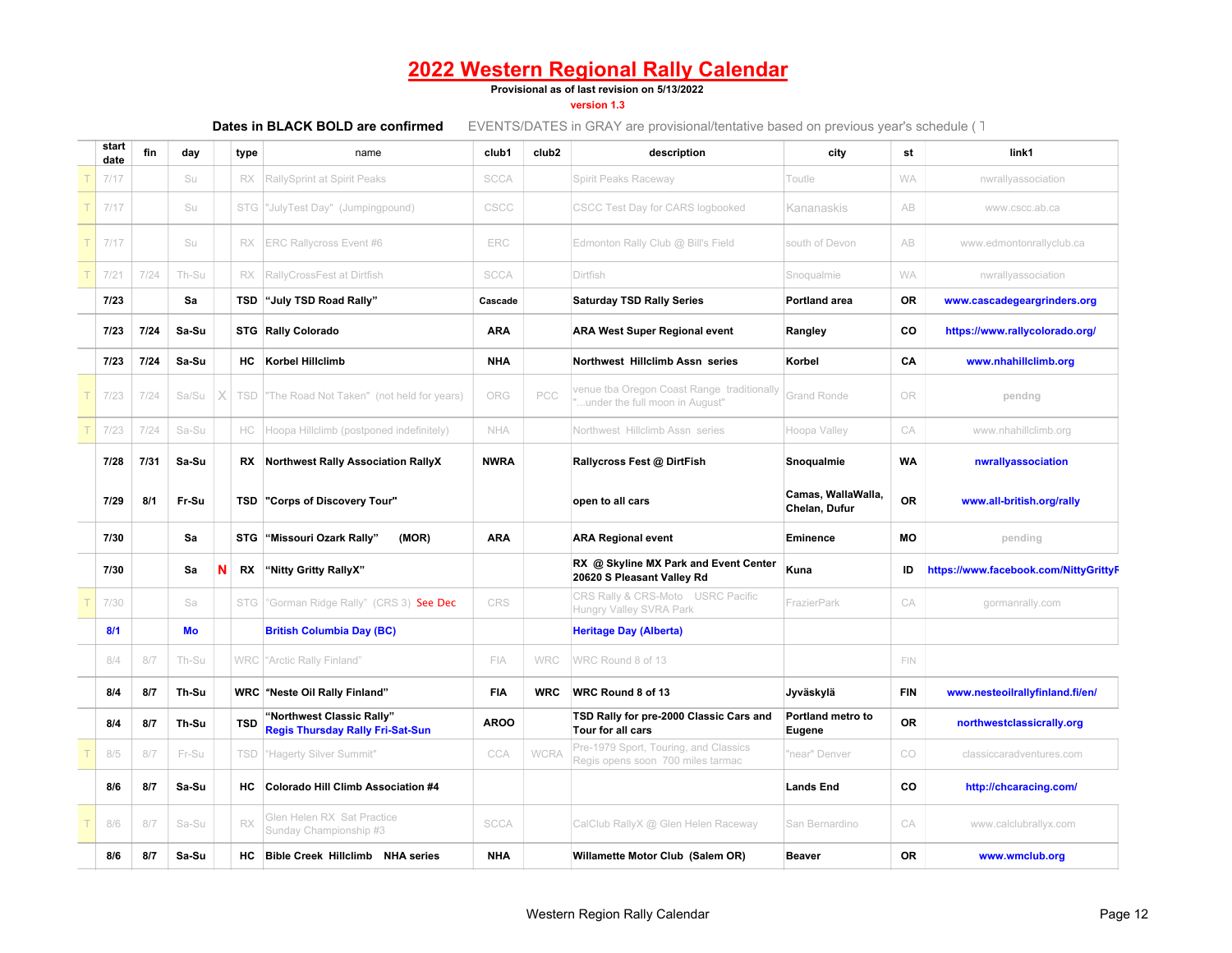#### **Provisional as of last revision on 5/13/2022**

#### **version 1.3**

| start<br>date | fin  | day   |   | type       | name                                                                                  | club1         | club <sub>2</sub> | description                                                                 | city                       | st         | link1                                 |
|---------------|------|-------|---|------------|---------------------------------------------------------------------------------------|---------------|-------------------|-----------------------------------------------------------------------------|----------------------------|------------|---------------------------------------|
| 8/7           |      | Su    |   | RX         | <b>Northwest Rally Association RallyX</b>                                             | <b>NWRA</b>   |                   | Rallycross BigNorthwest @ DirtFish                                          | Snoqualmie                 | <b>WA</b>  | nwrallyassociation                    |
| 8/7           |      | Su    |   |            | SHO Big NW Subaru Meet                                                                |               |                   | BigNorthwest @ DirtFish                                                     | Snoqualmie                 | <b>WA</b>  | www.bignorthwest.com                  |
| 8/7           |      | Su    |   | TSD        | <b>AROO Cup Rally Series</b>                                                          | <b>AROO</b>   |                   | Sunday TSD Series MP 282 I-5 south<br>(French Prairie Rest Area, back lot)  | Wilsonville                | <b>OR</b>  | www.alfaclub.org                      |
| 8/7           |      | Su    |   | RX         | <b>ERC Rallycross Event #7</b>                                                        | ERC           |                   | Edmonton Rally Club @ Bill's Field                                          | south of Devon             | <b>AB</b>  | www.edmontonrallyclub.ca              |
| 8/12          |      | Fr    |   | <b>TSD</b> | "Friday Nighter" not scheduled 2022                                                   | <b>NWRC</b>   |                   | <b>TSD &amp; Novice Series</b>                                              | Bellevue                   | <b>WA</b>  | www.nwrally.org                       |
| 8/12          | 8/14 | Fr-Su |   | FIA        | "Rally Guanajuato"                                                                    | <b>FIA</b>    |                   | NACAM Zone NACAM Rally Championship                                         | Leon. Silao.<br>Guanajuato | <b>MEX</b> |                                       |
| 8/13          |      | Sa    | N | RX         | "Nitty Gritty RallyX"                                                                 |               |                   | RX @ Skyline MX Park and Event Center<br>20620 S Pleasant Valley Rd         | Kuna                       | ID         | https://www.facebook.com/NittyGrittyF |
| 8/13          |      | Sa    |   | <b>TSD</b> | <b>TBA</b>                                                                            | PCA           | <b>RR</b>         | TSD Rally Redwood Region (open to all)                                      | <b>TBA</b>                 | CA         | https://redwoodpca.org/               |
| 8/13          |      | Sa    |   | TSD        | "Novice Rally"                                                                        | <b>WCRA</b>   |                   | <b>BC Regional TSD Rally</b>                                                | Mission                    | BC         | www.rallybc.com                       |
| 8/14          |      | Su    |   | TSD        | "TBA" check website                                                                   | <b>SWISCC</b> |                   | <b>TBA</b>                                                                  | Meridian                   | ID         | www.swiscc.org                        |
| 8/14          |      | Su    |   | TSD        | "Gold Country TSD Road Rally"                                                         | <b>PCA</b>    | SVR               | open to the public "foothils, Roseville,<br>Auburn, and south along Hwy 49" | Roseville                  | CA         | rally@svr-pca.org                     |
| 8/18          | 8/21 | Th-Su |   |            | <b>WRC Ypres Rally Belgium</b>                                                        | FIA           | <b>WRC</b>        | WRC Round 9 of 13 Flanders Region                                           | Ypres                      | <b>BEL</b> | https://www.ypresrally.com/           |
| 8/18          | 8/21 | Th-Su |   |            | "Rally United Kingdom"<br>WRC (Wales or Ireland???) cnx 2021 due to<br>CoViD concerns | FIA           | <b>WRC</b>        | WRC Round 9 of 12 not WRC 2022                                              | TBA                        | TBA        | https://www.motorsportuk.org/         |
| 8/18          | 8/21 | Th-Su | ? | WRC        | "Ypres Rally Belgium"<br>(announced 1.8.21 details pending)                           | FIA           | <b>WRC</b>        | WRC Round 9 of 12 not WRC 2022                                              | <b>TBA</b>                 | TBA        | pending                               |
| 8/19          | 8/20 | Fr-Sa |   |            | STG "Ojibwe Forests Rally"                                                            | <b>ARA</b>    |                   | <b>ARA National Series</b><br>Round x NorthAmericanRallyCup                 | <b>Detroit Lakes</b>       | <b>MN</b>  |                                       |
| 8/20          |      | Sa    |   | TSD        | "August TSD Road Rally"                                                               | Cascade       |                   | <b>Saturday TSD Rally Series</b>                                            | <b>Portland area</b>       | <b>OR</b>  | www.cascadegeargrinders.org           |
| 8/20          |      | Sa    |   | SHO        | West Coast Subaru Show                                                                | Subaru        |                   | Jefferson County Fairgrounds                                                | Port Townsend              | <b>WA</b>  | westcoastsubarushow on fb             |
| 8/20          |      | Sa    |   | RX.        | Tarmac RX @ Snow Valley Resort                                                        | <b>SCCA</b>   |                   | CalClub RallyX                                                              | Running Springs            | CA         | www.calclubrallyx.com                 |
| 8/20          | 8/21 | Sa-Su |   | <b>RX</b>  | Glen Helen RX Sat Practice<br><b>Sunday Championship</b>                              | <b>SCCA</b>   |                   | CalClub RallyX @ Glen Helen Raceway                                         | Devore                     | CA         | www.calclubrallyx.com                 |
| 8/20          | 8/21 | Sa-Su |   | RX         | Thunder Mountain RallyX<br>double header                                              | <b>IRSA</b>   |                   | Interior Rally Sport Association                                            | Kelowna                    | BC         | www.rallyinterior.ca                  |
| 8/20          | 8/21 | Sa-Su |   | RX         | Oregon Rally Group Rally Cross                                                        | ORG           |                   | #5 & #6 of 8 Oregon Raceway Park                                            | Grass Valley               | OR         | www.oregonrally.com                   |
| 8/20          | 8/21 | Sa-Su |   |            | GIM "Lavender Rallye"                                                                 | MG            |                   | MG Car Club Northwest Centre<br>Gimmick<br>Rally                            | TBA                        | <b>WA</b>  | www.mgccnwc.com                       |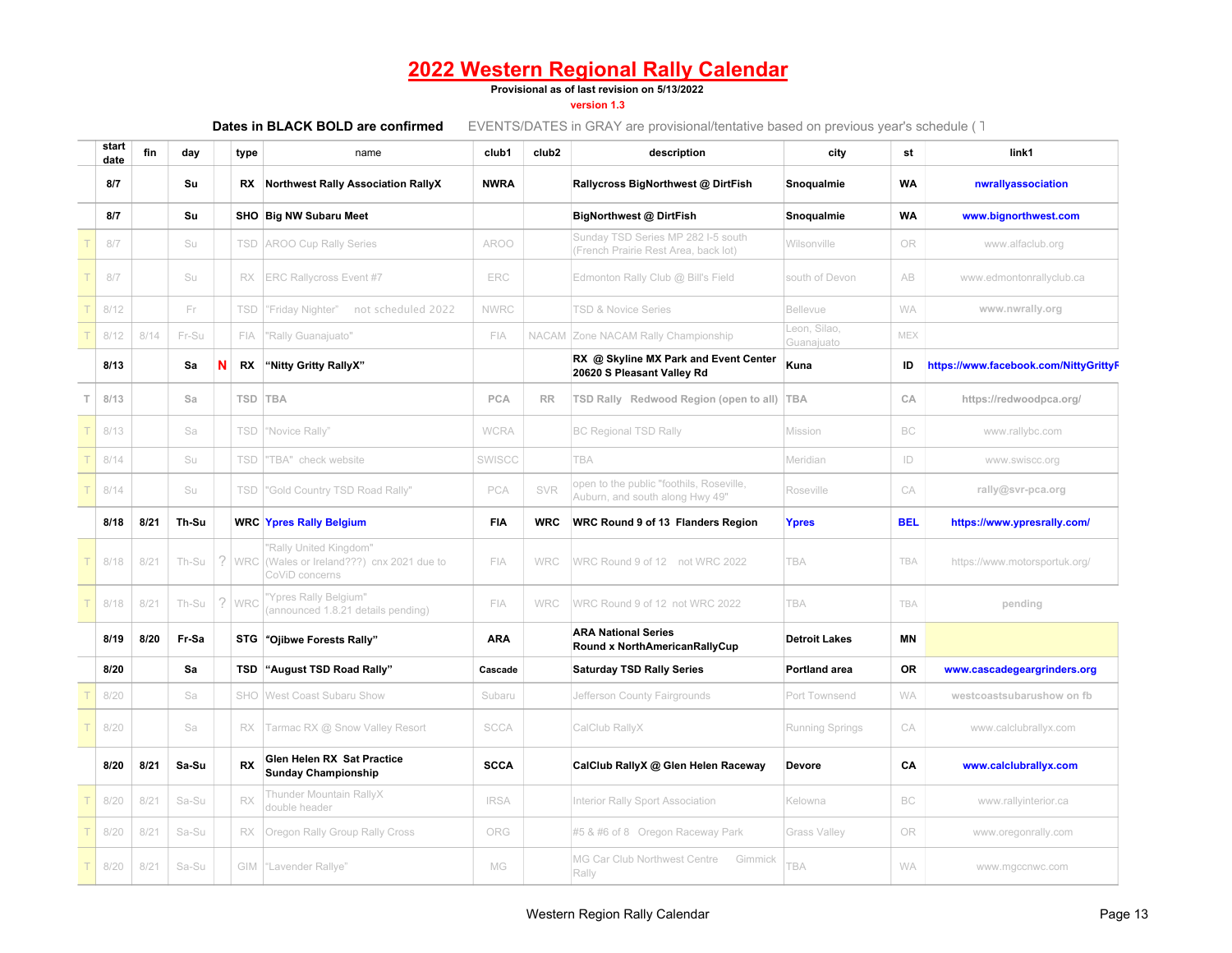**Provisional as of last revision on 5/13/2022**

**version 1.3**

| start<br>date | fin  | day   | type       | name                                                 | club1        | club <sub>2</sub> | description                                                                                                          | city                                  | st                    | link1                           |
|---------------|------|-------|------------|------------------------------------------------------|--------------|-------------------|----------------------------------------------------------------------------------------------------------------------|---------------------------------------|-----------------------|---------------------------------|
| 8/21          |      | Su    | STG        | Calgary Summer Rally Test Day see 7/18               | CSCC         |                   | CSCC Test Day for CARS logbooked                                                                                     | Calgary                               | AB                    | www.cscc.ab.ca                  |
| 8/21          | 9/10 | Su-Sa |            | TSD The 4th Trans-America" 21 days                   | <b>HERO</b>  | <b>ERA</b>        | pre-1948 Vintage and pre-85 Classic                                                                                  | <b>Houston to San</b><br>Francisco    | TX <sub>I</sub><br>CA | https://heroevents.eu           |
| 8/23          | 9/1  | 2022  |            | TSD "Alcan 5000 Rally" 2022                          | <b>NWRC</b>  | <b>RASC</b>       | <b>Rainier Auto Sports Club</b><br><b>Extreme Tour</b><br>"Celebrating 20 years of cycles"                           | Kirkland WA, BC,<br>YT, AK, to Jasper | <b>WA</b>             | https://www.alcan5000.com/      |
| 8/26          | 8/27 | Fr-Sa |            | STG "Rally Sierra Juarez"                            | <b>NACAM</b> |                   | <b>NACAM/FIA round 6</b>                                                                                             |                                       | <b>MEX</b>            | rallymexico.com                 |
| 8/26          | 8/28 | Fr-Su |            | Tour "Rush to Goldbridge"                            | CCA          |                   | WCRA Pre-1989 Sport, Touring, and Classics                                                                           | <b>Merritt</b>                        | <b>BC</b>             | <b>ClassicCarAdventures.com</b> |
| 8/27          |      | Sa    | 2<br>TSD   | "Not My Fault" see 10/30/21                          | SMSCC        |                   | 2020 Rally Series TSD<br><b>SCCA</b><br>Divisional Tour                                                              | <b>Mission Hills</b>                  | CA                    | www.smscc.org                   |
| 8/27          | 8/28 | Sa-Su | HC         | Bogus Basin Hillclimb (cnx 2018 pending<br>new site) | NHA          |                   | Northwest Hillclimb Assn series                                                                                      | <b>Boise</b>                          | ID                    | www.nhahillclimb.org            |
| Sep/<br>Oct   |      |       | <b>STG</b> | <b>Oregon Regional Rally</b>                         | ARA          |                   | <b>TBA</b>                                                                                                           | <b>TBA</b>                            |                       |                                 |
| 9/2           |      | Fr.   | TSD        | "First Friday Niter Rally"                           | <b>SMSCC</b> |                   | <b>Friday Night Rally Series</b>                                                                                     | <b>Mission Hills</b>                  | CA                    | www.smscc.org                   |
| 9/3           | 9/4  | Sa-Su | RX         | <b>Northwest Rally Association RX</b>                | <b>NWRA</b>  |                   | Labor Day Dirtcross @ Hannegan<br>Speedway                                                                           | <b>Bellingham</b>                     | <b>WA</b>             | nwrallyassociation              |
| 9/3           | 9/4  | Sa-Su | RX         | Red Bull Global Rallycross Seattle                   | GRC          |                   | Evergreen Speedway                                                                                                   | Monroe                                | <b>WA</b>             |                                 |
| 9/5           |      | Mo    |            | <b>Labor Day USA</b>                                 |              |                   | <b>Labour Day Canada</b>                                                                                             |                                       |                       |                                 |
| 9/8           | 9/10 | Th-Sa |            | STG "Rallye Defi Petite Nation"                      | <b>CARS</b>  | CADO              | Round 4 CanadaRallyChampionship<br>Round x NorthAmericanRallyCup                                                     | <b>Montpellier</b>                    | PQ                    | https://www.rallyedefi.com/     |
| 9/8           | 9/11 | Th-Su |            | <b>WRC</b> "Rally Greece"                            | <b>FIA</b>   | <b>WRC</b>        | WRC Round 10 of 13                                                                                                   | Lamia                                 | <b>GRE</b>            |                                 |
| 9/8           | 9/11 | Th-Su |            | Tour Targa Colorado                                  |              |                   | Our three to four day events are focused on<br>the classic era of motoring, with 1975 and<br>older makes and models' | TBA                                   | CO                    | www.targarally.com              |
| 9/8           | 9/11 | Th-Su |            | WRC "Rally Chile"                                    | FIA          | WRC               | WRC Round 10 of 12 (not WRC for 2022)                                                                                | Concepcion                            | CHI                   | pending                         |
| 9/9           |      | Fr    | TSD        | "Friday Nighter"                                     | <b>NWRC</b>  | <b>NWRC</b>       | <b>TSD &amp; Novice Series</b>                                                                                       | <b>Bellevue</b>                       | <b>WA</b>             | www.nwrally.org                 |
| 9/9           | 9/10 | Fr-Sa | Tour       | "Hagerty Fall Classic"                               | CCA          |                   | Pre-1979 Sport, Touring, and Classics on<br><b>British Columbia backroads</b>                                        | tba                                   | WA/<br><b>OR</b>      | www.classiccaradventures.com    |
| 9/9           | 9/17 | Sa-Sa |            | STG "Targa Newfoundland"                             |              |                   | <b>Tarmac Rally</b>                                                                                                  | St. John's                            | <b>NL</b>             | targanfld.com                   |
| 9/9           | 9/17 | Sa-Sa | TSD        | "Targa Newfoundland"<br><b>Tour Class</b>            |              |                   | <b>Tarmac Rally</b>                                                                                                  | St. John's                            | <b>NL</b>             | targanfid.com                   |
| 9/10          |      | Sa    |            | STG "Tour de Forest Rally"                           | <b>ARA</b>   |                   | <b>ARA Regional</b>                                                                                                  | <b>Shelton</b>                        | <b>WA</b>             | <b>ARA/tourdeforest</b>         |
| 9/10          |      | Sa    |            | <b>TSD</b> "Cloverdale Rally"                        | <b>PCA</b>   | RR                | TSD Rally Redwood Region (open to all) Cloverdale                                                                    |                                       | CА                    | https://redwoodpca.org/         |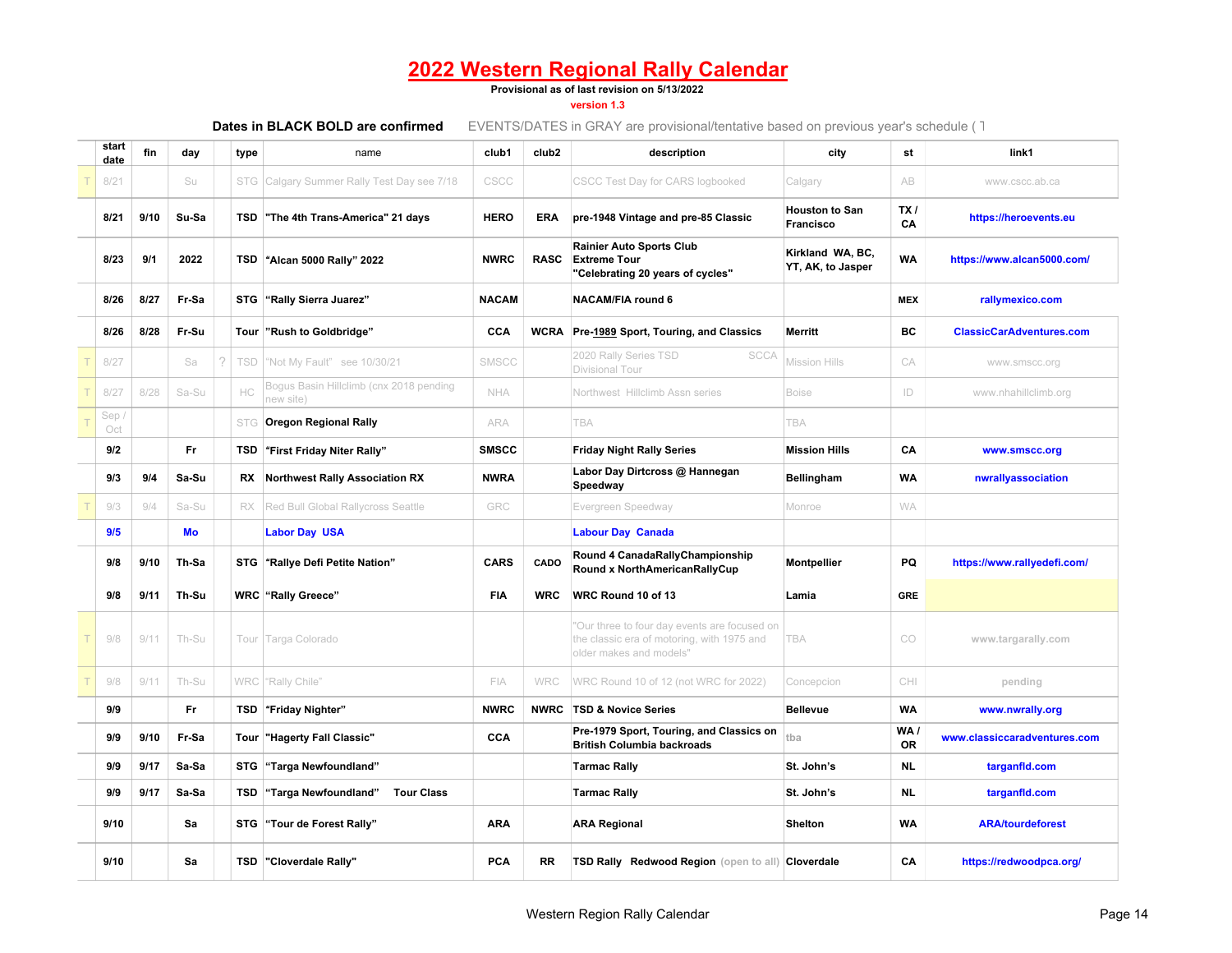**Provisional as of last revision on 5/13/2022**

**version 1.3**

| start<br>date | fin  | day   |    | type       | name                                                                       | club1       | club <sub>2</sub> | description                                                                                         | city                 | st        | link1                        |
|---------------|------|-------|----|------------|----------------------------------------------------------------------------|-------------|-------------------|-----------------------------------------------------------------------------------------------------|----------------------|-----------|------------------------------|
| 9/10          |      | Sa    |    | RX         | Tucson RallyCross Series #4                                                | <b>SCCA</b> |                   | <b>MC Motorsports Park</b><br>11700 S Harrison Rd                                                   | Tucson               | AZ        | AzRallyGroup on facebook     |
| 9/10          | 9/11 | Sa-Su |    | нc         | Colorado Hill Climb Association #5                                         |             |                   |                                                                                                     | <b>Temple Canyon</b> | CO        | http://chcaracing.com/       |
| 9/10          | 9/11 | Sa-Su |    | <b>RX</b>  | Thunder Mountain RallyX<br>Season Opener double header                     | <b>IRSA</b> |                   | Interior Rally Sport Association                                                                    | Kelowna              | <b>BC</b> | www.rallyinterior.ca         |
| 9/11          |      | Su    |    | <b>RX</b>  | <b>ERC Rallycross Event #8</b>                                             | ERC         |                   | Edmonton Rally Club @ Bill's Field                                                                  | south of Devon       | AB        | www.edmontonrallyclub.ca     |
| 9/11          |      | Su    |    |            | <b>TSD</b> September TSD                                                   | SWISCC      |                   | venue TBA                                                                                           | <b>TBA</b>           | ID        | www.swiscc.org               |
| 9/15          | 9/18 | Th-Su |    | TT.        | <b>Silver State Classic Challenge</b>                                      | <b>SSCC</b> |                   | <b>Open Road</b><br>90 miles Hwy 318<br>3 checkpoint system now                                     | Las Vegas            | <b>NV</b> | <b>WWW.SSCC.US</b>           |
| 9/16          | 9/17 | Fr-Sa |    | <b>STG</b> | <b>Susquehannock Trail</b><br>Performance Rally"                           | <b>ARA</b>  |                   | <b>ARA National Series</b><br>Round x NorthAmericanRallyCup                                         | Wellsboro            | PA        | www.stpr.org                 |
| 9/17          |      | Sa    | C  |            | STG "Tour de Forest Rally" see 9/10                                        | ARA         |                   | <b>ARA Regional</b>                                                                                 | Shelton              | WA        | <b>ARA/tourdeforest</b>      |
| 9/17          |      | Sa    |    |            | TSD "September TSD Road Rally"                                             | Cascade     |                   | <b>Saturday TSD Rally Series</b>                                                                    | <b>Portland area</b> | <b>OR</b> | www.cascadegeargrinders.org  |
| 9/17          | 9/18 | Sa-Su |    | HC         | <b>Maryhill Hill Climb (NHA)</b>                                           | <b>NHA</b>  |                   | NW Hillclimb Assn hill climb                                                                        | Goldendale           | <b>WA</b> | www.nhahillclimb.org         |
| 9/17          | 9/18 | Sa-Su |    | TSD        | 'The Loop Rally"<br>(two separate days TBD ??)                             | CSCC        |                   | Round 5 RallyWest TSD Rally Championship Nanton                                                     |                      | AB        | www.cscc.ab.ca               |
| 9/17          | 9/18 | Sa-Su |    | TSD        | 'Oregon 1000" (aka "O1k") not offered for<br>2020 no current plan for 2021 | ORG         | PCC               | Regional Tour -- Portland area -- overnight<br>on scenic Oregon Coast -- finish Albany<br>venue TBA | Albany               | OR        | oregonrally.com/oregon1000   |
| 9/20          | 9/22 | Tu-Th |    | Tour       | "Hagerty Touring Series Alberta"                                           | CCA         |                   | Pre-1979 Sport, Touring, and Classics on<br>AB and BC backroads                                     | Calgary              | AB        | www.classiccaradventures.com |
| 9/20          | 9/26 | Th-Su |    | ERC        | "Marmaris Rally Turkey"                                                    | FIA         | ERC               | (not on 2021 WRC calendar)                                                                          | Marmaris             | TKY       | www.rallyturkey.com          |
| 9/23          | 9/24 | Fr-Sa |    | STG        | "31st Prescott Rally" (canx 2019)                                          | CRS         |                   | tba                                                                                                 | Prescott             | AZ        | www.prescottrally.com        |
| 9/23          | 9/26 | Fr-Su |    | Tour       | "Maple Mille" 1200km                                                       | CCA         |                   | Pre-1979 Sport, Touring, and Classics                                                               | Toronto              | ON        | www.classiccaradventures.com |
| 9/23          | 9/24 | Sa-Su | F. |            | TSD   "Nor'wester Auto Rally 2023"                                         | <b>NWRC</b> | <b>RASC</b>       | Rainier Touring TSD Rally<br>(twisty paved & gravel backroads) open to<br>autos and cycles          | <b>TBA</b>           | WA        | www.rainierautosports.com    |
| 9/24          | 9/25 | Sa-Su |    | RX         | Glen Helen RX Sat Practice<br><b>Sunday Championship</b>                   | <b>SCCA</b> |                   | CalClub RallyX @ Glen Helen Raceway                                                                 | Devore               | CA        | www.calclubrallyx.com        |
| 9/24          | 9/25 | Sa-Su |    | RX.        | Northwest Rally Association RX                                             | <b>NWRA</b> |                   | RallyX @ Enumclaw Expo                                                                              | Enumclaw             | <b>WA</b> | nwrallyassociation           |
| 9/24          | 9/25 | Sa-Su |    | RX         | Oregon Rally Group Rally Cross                                             | ORG         |                   | #7 & #8 of 8 Oregon Raceway Park                                                                    | Grass Valley         | OR        | www.oregonrally.com          |
| 9/24          | 9/25 | Sa-Su |    | FIA        | "Rally Venezuela NACAM"                                                    | FIA         |                   | Zone NACAM Rally Championship                                                                       | TBA                  | Ven       | nacam-rally-2017/events      |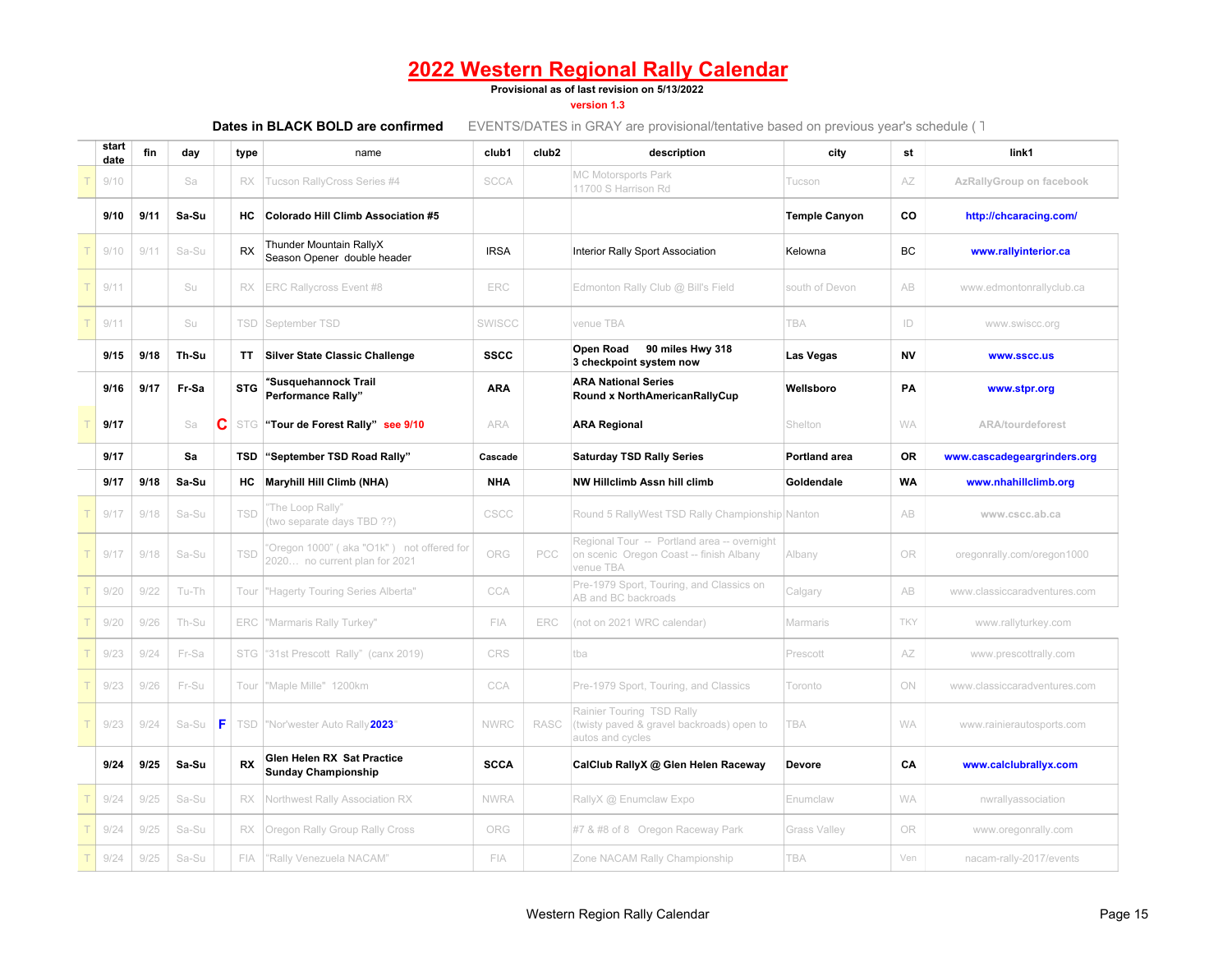**Provisional as of last revision on 5/13/2022**

**version 1.3**

| start<br>date | fin        | day   |   | type       | name                                                     | club1        | club <sub>2</sub> | description                                                                                                      | city                        | st         | link1                                |
|---------------|------------|-------|---|------------|----------------------------------------------------------|--------------|-------------------|------------------------------------------------------------------------------------------------------------------|-----------------------------|------------|--------------------------------------|
| 9/29          | 9/30       | Th-Fr |   | ΤT         | "Baja International Tourist Cup"                         |              |                   | <b>Real Road Racing</b>                                                                                          | Tecate                      | <b>MEX</b> |                                      |
| 9/29          | 10/2       | Th-Su |   | <b>FIA</b> | "Rally New Zealand"                                      | <b>FIA</b>   | <b>WRC</b>        | WRC Round 11 of 13                                                                                               | Auckland                    | <b>NZ</b>  | rallynz.org.nz                       |
| 9/29          | 10/2       | Th-Su |   |            | STG "NORRA 500 Rally"                                    | <b>NORRA</b> |                   | two 250 mile routes -- now with rally<br>cars (Safari) and moto "get your feet wet Ensenada<br>racing in Baja"   |                             | <b>MEX</b> | norra.com/norra500                   |
| 9/30          | 10/1       | Th-Sa |   | <b>STG</b> | "Pacific Forest Rally"<br>Recce Thursday/Friday new date | <b>CARS</b>  | <b>WCRA</b>       | Nat'l Stage Rally Round 5 CRC Round<br><b>x WCRC</b><br>Round x NARC Out of Reg<br><b>NWR Rnd x Cascadia Cup</b> | <b>Merritt</b>              | BC         | www.pacificforestrally.com           |
| Oct<br>Nov    | <b>TBD</b> | Sa    | C |            | STG   "Sho-Me Rally" see 11/4-11/5                       | <b>ARA</b>   |                   | <b>ARA Regional</b>                                                                                              | Potosi                      | <b>MO</b>  | www.showmerally.100aw.org            |
| 10/1          |            | Sa    | 2 | TSD        | "Night on Bald Mountain" not in last 4 years             | <b>NWRC</b>  | ORCA              | ORCA night TSD gravel                                                                                            | Olympic Peninsula           | <b>WA</b>  | Night on Bald Mountain site          |
| 10/1          |            | Sa    |   | <b>TSD</b> | "Sports Car Olympics Rally"                              | QCMA         |                   | Round 6 RallyWest TSD Rally<br>Championship                                                                      | Regina                      | SK         | www.qcma.org                         |
| 10/1          | 10/2       | Sa-Su |   |            | RX Northwest Rally Association RallyX                    | <b>NWRA</b>  |                   | <b>Rallycross Season Finale</b><br>@ Lions Club Area                                                             | Lind                        | <b>WA</b>  | nwrallyassociation                   |
| 10/1          | 10/2       | Sa-Su |   |            | STG Wew York Forest Rally"                               | <b>ARA</b>   |                   | <b>ARA Super Regional event</b>                                                                                  | Monticello                  | NY         |                                      |
| 10/1          | 10/2       | Sa-Su |   | TSD        | Sun Valley Rallye (or 10/12-10/13 ?)                     | SWISCC       |                   | Sun Valley Lodge                                                                                                 | Sun Valley                  | ID         | www.swiscc.org                       |
| 10/1          | 10/2       | Sa-Su |   | НC         | 'Maryhill Loops Hill Climb"                              | SOVREN       |                   | Maryhill Hill Climb                                                                                              | Goldendale                  | <b>WA</b>  | sovrenracing.org/maryhill-hill-climb |
| 10/3          | 10/4       | Mo-Tu |   | <b>HC</b>  | "5th San Pedro Martir Hill Climb"                        |              |                   | Baja Peninsula 30.7km, 878m elevation<br>gain                                                                    | Rancho Meling, San<br>Telmo | <b>MEX</b> | facebook.com/bajahillclimb           |
| 10/6          | 10/15      | Th-Sa |   |            | RAID "The Rebelle Rally" (Limit 60 teams)                |              |                   | 2000km all-women off-road rally in<br>Pickups SUVs Crossovers -- California<br>and Nevada deserts                | <b>TBA</b>                  | CA         | www.rebellerally.com                 |
| 10/6          | 10/12      | Th-We |   |            | <b>STG</b> Rallye du Maroc                               | <b>FIA</b>   |                   | 2022 FIA World Rally-Raid Championship<br>(Dakar Style) #4                                                       |                             | <b>MAR</b> |                                      |
| 10/7          |            | Fr    |   |            | TSD "First Friday Niter Rally"                           | <b>SMSCC</b> |                   | <b>Friday Night Rally Series</b>                                                                                 | <b>Mission Hills</b>        | CA         | www.smscc.org                        |
| 10/7          |            | Fr    |   | TSD        | "Friday Niter"                                           | <b>NWRC</b>  | TBD               | TSD & Novice Series Season Finale                                                                                | <b>Bellevue</b>             | <b>WA</b>  | www.nwrally.org                      |
| 10/8          |            | Sa    |   | TSD        | "Oktoberfest Rally"                                      | PCA          | RR                | TSD Rally Redwood Region (open to all) TBA                                                                       |                             | CA         | https://redwoodpca.org/              |
| 10/8          |            | Sa    |   | tba        | tba                                                      | AAR          |                   | tba                                                                                                              | tba                         | AK         | www.alaskascca.com                   |
| 10/8          | 10/9       | Sa-Su |   |            | <b>TSD</b> Sun Valley Rallye                             | SWISCC       |                   | Sun Valley Lodge                                                                                                 | Sun Valley                  | ID         | www.swiscc.org                       |
| 10/8          | 10/9       | Sa-Su |   | TSD        | 'Carrera de Sierra" Saturday &<br>'Golden West" Sunday   | <b>SCCA</b>  | PCA               | TSD to the Sierras SFR-SCCA and<br>Sacramento Valley Region PCA National<br>Course Rallyes                       | Rocklin                     | CA         | www.sfrscca.org                      |
| 10/9          |            | Su    |   |            | RX ERC Rallycross Event #7                               | ERC          |                   | Edmonton Rally Club @ Bill's Field                                                                               | south of Devon              | AB         | www.edmontonrallyclub.ca             |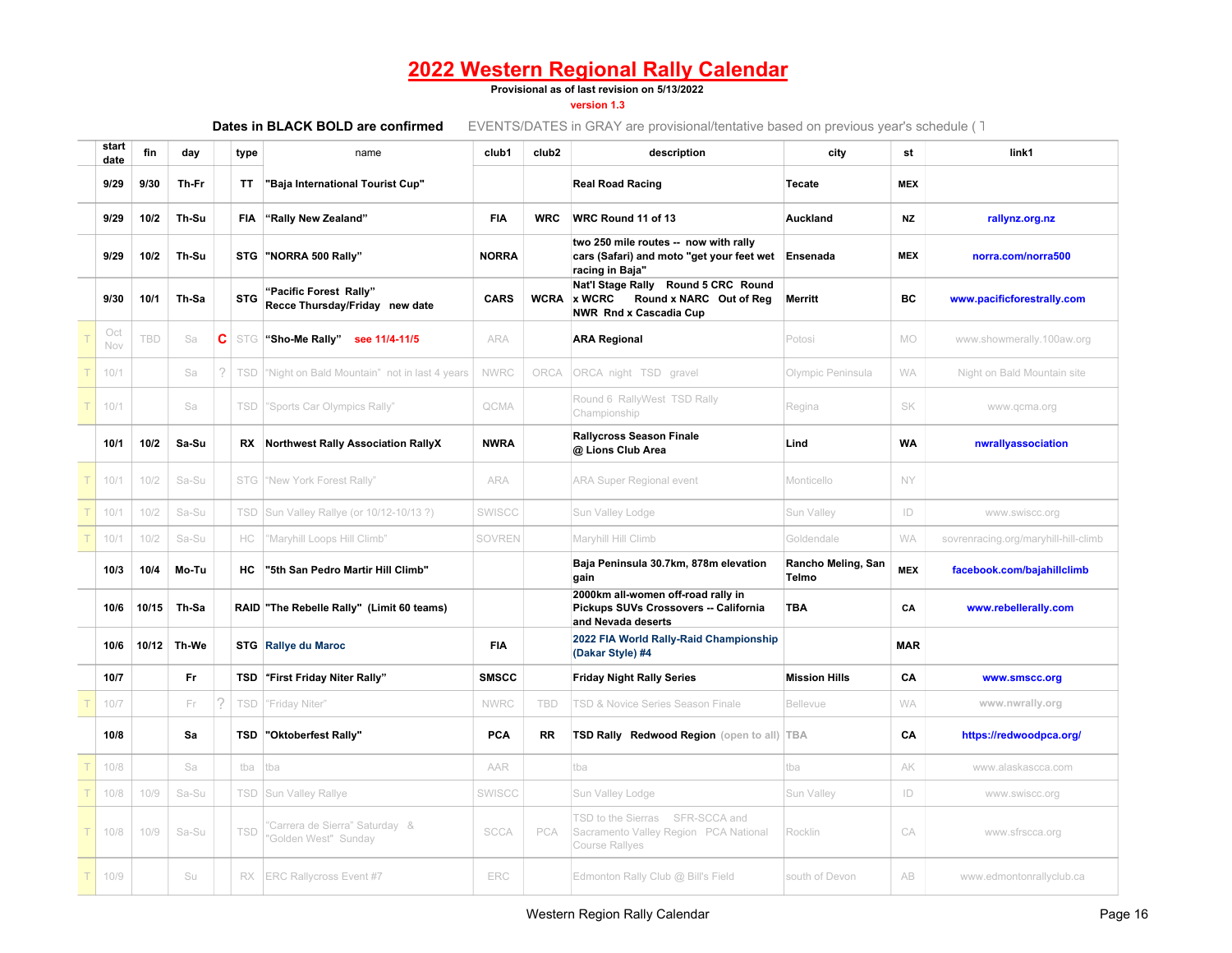**Provisional as of last revision on 5/13/2022**

**version 1.3**

| start<br>date | fin         | day   |   | type       | name                                                           | club1        | club <sub>2</sub> | description                                                                                                         | city                 | st         | link1                                        |
|---------------|-------------|-------|---|------------|----------------------------------------------------------------|--------------|-------------------|---------------------------------------------------------------------------------------------------------------------|----------------------|------------|----------------------------------------------|
| 10/10         |             | Mo    |   |            | <b>Columbus Day / Indigenous Peoples Day USA</b>               |              |                   | <b>Thanksgiving Day Canada</b>                                                                                      |                      |            |                                              |
| 10/10         |             | Mo    |   | Tour       | "Thanksgiving Run" Sea to Sky                                  | CCA          | <b>WCRA</b>       | Pre-1979 Sport, Touring, and Classics                                                                               | Vancouver            | BC.        | www.classiccaradventures.com                 |
| 10/13         | 10/16       | Th-Su |   | <b>ERC</b> | "ADAC Rallye Deutschland" (no 2021)                            | FIA          | ERC               | (not on 2022 WRC calendar)                                                                                          | Saarland             | GER        | www.rallye-deutschland.de                    |
|               | 10/14 10/15 | Fr-Sa |   |            | STG "Lake Superior Performance Rally"                          | <b>ARA</b>   |                   | <b>ARA National Series</b><br>Round x NorthAmericanRallyCup                                                         | <b>Marquette</b>     | MI         | dirtfish/lake-superior-performance-<br>rally |
| 10/14         | 10/20       | Fr-Th |   | <b>STG</b> | La Carrera Panamericana"<br>"The<br>Ultimate Road Race"        |              |                   | Queretaro to Durango<br>3200<br>kilometers -- 1940 to 1974 vehicles                                                 | Tuxtla Gutierrex     | MEX        | lacarrerapanamericana.com.en/                |
| 10/15         |             | Sa    |   | TSD        | "Thunder Road" 7-hour Road Rally                               | <b>ITN</b>   |                   | Starlite Monte Carlo -- all paved                                                                                   | Corona               | CA         | www.itnrally.org                             |
| 10/15         |             | Sa    |   | RX         | Tucson RallyCross Series #5                                    | <b>SCCA</b>  |                   | <b>MC Motorsports Park</b><br>11700 S Harrison Rd                                                                   | Tucson               | AZ         | AzRallyGroup on facebook                     |
| 10/15         |             | Sa    |   | SHO        | Subiefest                                                      |              |                   | Santa Anita Park                                                                                                    | Arcadia              | CA         | www.subiefest.com                            |
| 10/15         |             | Sa    |   | RX         | RallyX at Thunder Mountain                                     | <b>IRSA</b>  |                   | Interior Rally Sport Association<br><b>BC Championship Series</b>                                                   | Kelowna              | BC         | www.rallyinterior.ca                         |
| 10/16         |             | Su    |   | TSD        | "The Baby Loon"                                                | ERC          |                   | Half Day Novice Rally                                                                                               | Edmonton             | AB         | www.edmontonrallyclub.ca                     |
|               | 10/20 10/23 | Th-Su |   | <b>WRC</b> | "RACC Rallye de Espana"<br>Catalunya Costa Daurada             | <b>FIA</b>   | <b>WRC</b>        | <b>Round 12 of 13</b>                                                                                               | Catalunya            | <b>SPA</b> |                                              |
|               | 10/22 10/23 | Sa-Su |   |            | STG "Rallye de Charlevoix"                                     | <b>CARS</b>  |                   | Round 6 CanadaRallyChampionship<br>Round x NorthAmericanRallyCup                                                    | La Malbaie           | QC         | rallyecharlevoix.com                         |
| 10/22         |             | Sa    | 2 | <b>STG</b> | "Mendocino Rally"<br><b>Cow Mountain Stages</b>                | <b>NASA</b>  |                   | Regional Stage Rally                                                                                                | Ukiah                | CA         | link<br>mendocinorally.com<br>expired?       |
| 10/22         |             | Sa    |   | RX         | Northwest Rally Association                                    | <b>NWRA</b>  |                   | RallyCross @ Spirit Peaks Raceway                                                                                   | Toutle               | <b>WA</b>  | nwrallyassociation                           |
| 10/27         | 10/30       | Th-Su |   |            | Tour Targa Baja California                                     |              |                   | Our three to four day events are focused on<br>the classic era of motoring, with 1975 and<br>older makes and models | <b>TBA</b>           | CA         | www.targarally.com                           |
| 10/29         |             | Sa    |   | <b>TSD</b> | "Ghoul's Gambol TSD Road Rally"<br>Halloween Theme, Family Fun | Cascade      |                   | <b>Saturday TSD Rally Series</b>                                                                                    | <b>Portland area</b> | 0R         | www.cascadegeargrinders.org                  |
| 10/29         |             | Sa    | 2 | TSD        | "Not My Fault" new date                                        | SMSCC        |                   | 2021 Rally Series TSD<br><b>SCCA</b><br>Divisional Tour                                                             | <b>Mission Hills</b> | CA         | www.smscc.org                                |
|               | 10/29 10/30 | Sa-Su |   |            | STG "Kananaskis Rally" (to be confirmed)                       | <b>CARS</b>  | <b>CSCC</b>       | <b>WCRC Regional Stage Rally w/Regis,</b><br>Recce Saturday & Rally Sunday --<br>Powderface & Jumpingpound Loop     | Kananaskis           | ΑВ         | www.cscc.ab.ca                               |
| 10/30         |             | Su    |   | RX         | RallySprint at Spirit Peaks                                    | <b>SCCA</b>  |                   | Spirit Peaks Raceway                                                                                                | Toutle               | <b>WA</b>  | nwrallyassociation                           |
| 10/31         |             | Mo    |   |            | <b>Halloween</b>                                               |              |                   |                                                                                                                     |                      |            |                                              |
| 11/4          |             | Fr    |   |            | TSD "First Friday Niter Rally"                                 | <b>SMSCC</b> |                   | <b>Friday Night Rally Series</b>                                                                                    | <b>Mission Hills</b> | CA         | www.smscc.org                                |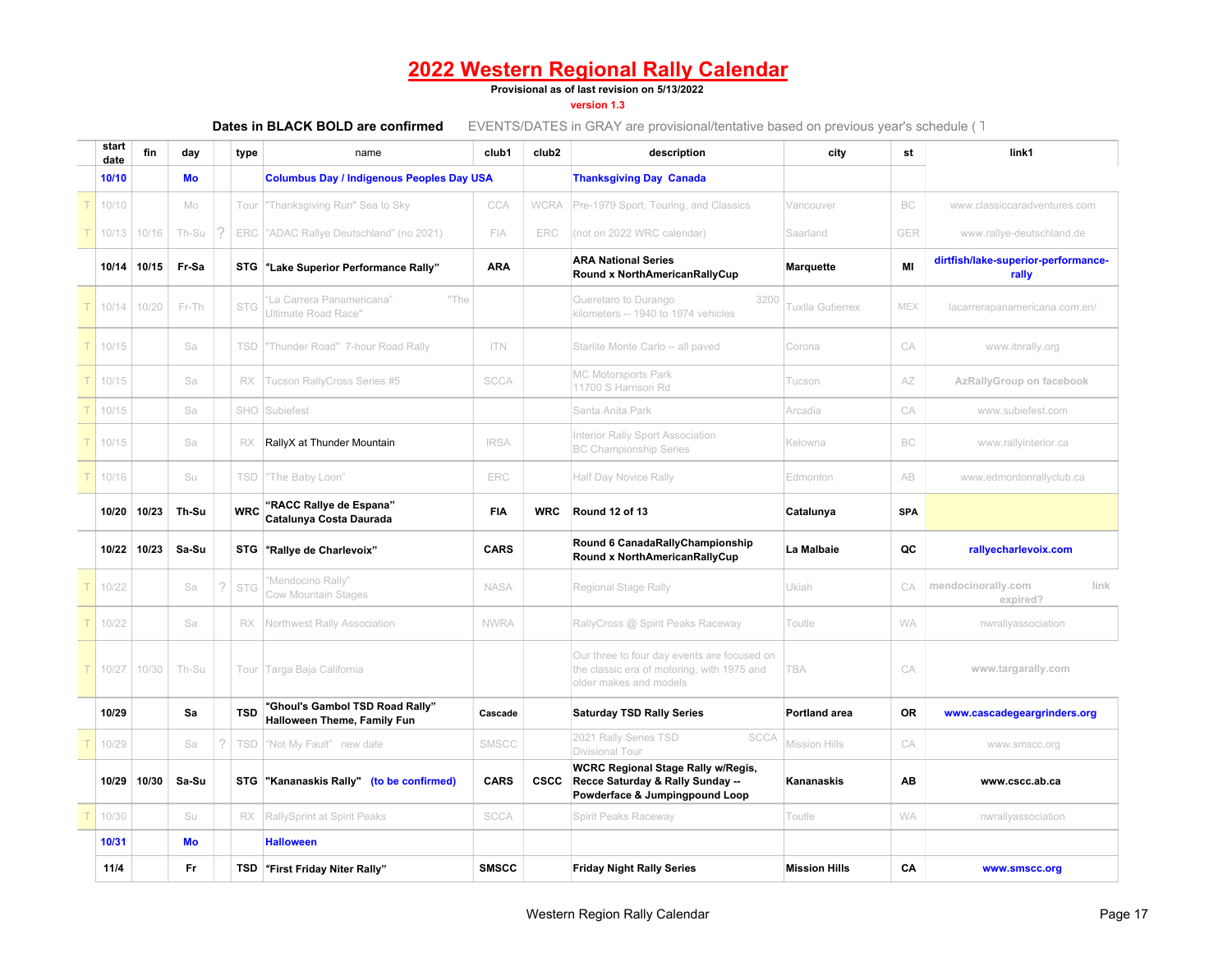#### **Provisional as of last revision on 5/13/2022**

#### **version 1.3**

| start<br>date | fin   | day       |   | type       | name                                                          | club1       | club <sub>2</sub> | description                                                                                                         | city                               | st          | link1                     |
|---------------|-------|-----------|---|------------|---------------------------------------------------------------|-------------|-------------------|---------------------------------------------------------------------------------------------------------------------|------------------------------------|-------------|---------------------------|
| 11/4          | 11/5  | Fr-Sa     |   | <b>STG</b> | "Tri-State Rally" UT/AZ/NV                                    | OHPRG       | <b>ARA</b>        | <b>Bilstein Southwest RallyCup Series for</b><br>Organizers HP Rally Group                                          | St. George                         | UT          | tri-state rally           |
| 11/4          | 11/6  | Fr-Su     |   |            | <b>TSD</b> "United States Road Rally Challenge"               | <b>SCCA</b> |                   | (Fri) "Hell and Back" Nat'l Tour,<br>(Sat) "Are You Territorial?" Nat'l Course,<br>(Sun) "Pavement Ends" Div'l Tour | Absecon or<br><b>Whitmore Lake</b> | NJ or<br>MI | drscca.org                |
| 11/4          | 11/5  | Fr-Sa     |   |            | STG "Sho-Me Rally"                                            | <b>ARA</b>  |                   | <b>ARA Central Super Regional</b>                                                                                   | Potosi                             | <b>MO</b>   | www.showmerally.100aw.org |
| 11/5          | 11/6  | Sa-Su     |   |            | STG Rally Nevada<br>(see December 2-3)                        | <b>ARA</b>  | <b>CRS</b>        | <b>ARA West Coast Regional</b><br><b>Southwest RallyCup Series</b>                                                  | Tonopah                            | <b>NV</b>   | rally-nevada              |
| 11/5          | 11/6  | Sa-Su     |   | RX         | Glen Helen RX Sat Championship #4<br>Sunday Championship #5   | <b>SCCA</b> |                   | CalClub RallyX @ Glen Helen Raceway                                                                                 | San Bernardino                     | CA          | www.calclubrallyx.com     |
| 11/5          | 11/6  | Sa-Su     |   | TSD        | "Highway Robbery"<br>"Turkey Shock"                           | SMSCC       |                   | 2018 Rally Series TSD<br>National<br>Course Sat, Div GTA Sun                                                        | <b>Mission Hills</b>               | CA          | www.smscc.org             |
| 11/6          |       | <b>Su</b> |   |            | <b>Daylight Saving Time ends</b>                              |             |                   | <b>Fall Back</b>                                                                                                    |                                    |             |                           |
| 11/6          |       | Su        | 2 | GIM        | "TBA" check website (or 11/17?)                               | SWISCC      |                   | TBA                                                                                                                 | <b>TBA</b>                         | ID          | www.swiscc.org            |
| 11/10         | 11/13 | Th-Su     |   |            | <b>WRC</b> "Rally Japan"                                      | FIA         | <b>WRC</b>        | WRC Round 13 of 13                                                                                                  | Aichi/Gifu                         | <b>JPN</b>  |                           |
| 11/11         |       | Fr.       |   |            | <b>Veterans Day USA</b>                                       |             |                   | <b>Remembrance Day Canada</b>                                                                                       |                                    |             |                           |
| 11/10         | 11/13 | Th-Su     |   | ARC        | Kenards Hire Rally Australia                                  |             | ARC               | (not on 2022 WRC calendar)                                                                                          | <b>NSW</b>                         | AUS         | www.rallyaustralia.com    |
| 11/12         |       | Sa        |   |            | <b>AGM Rally West AGM and Awards Banquet</b>                  | RW          |                   | venue TBA                                                                                                           | TBA                                | AB          | www.rallywest.com         |
| 11/12         |       | Sa        |   | <b>RX</b>  | RallyX at Thunder Mountain Raceway                            | <b>IRSA</b> |                   | Interior Rally Sport Association<br>BC<br><b>Championship Series</b>                                                | Kelowna                            | BC          | www.rallyinterior.ca      |
| 11/12         | 11/13 | Sa-Su     |   |            | STG Rally Nevada<br>(or 11/4)                                 | <b>ARA</b>  | <b>CRS</b>        | <b>ARA West Coast Regional</b><br><b>Southwest RallyCup Series</b>                                                  | Tonopah                            | <b>NV</b>   | rally-nevada              |
| 11/12         | 11/13 | Sa-Su     |   | RX         | Glen Helen RX                                                 | <b>SCCA</b> |                   | CalClub RallyX                                                                                                      | Devore                             | CA          | www.calclubrallyx.com     |
| 11/12         | 11/13 | Sa-Su     |   | TSD        | California Dreamin" NCR Saturday &<br>Golden West" NTR Sunday | <b>SCCA</b> |                   | National Rally Weekend<br><b>TSD</b><br>to Woodland CA                                                              | Fairfield                          | CA          | www.sfrscca.org           |
| 11/13         |       | Su        | 2 | GIM        | 'TBA" check website (or 11/7?)                                | SWISCC      |                   | TBA                                                                                                                 | TBA                                | ID          | www.swiscc.org            |
| 11/13         |       | Su        |   | RX         | ERC Rallycross Event #11                                      | ERC         |                   | Edmonton Rally Club @ TBA -- check web                                                                              | TBA                                | AB          | www.edmontonrallyclub.ca  |
| 11/13         |       | Su        |   | RX         | Tucson 2018 RallyCross Series #6                              | <b>SCCA</b> |                   | <b>MC Motorsports Park</b><br>11700 S Harrison Rd                                                                   | Tucson                             | AΖ          | AzRallyGroup on facebook  |
| 11/17         | 11/19 | Th-Sa     |   | FIA        | 'Rally Colima NACAM"                                          | <b>FIA</b>  |                   | Zone NACAM Rally Championship                                                                                       | Colima                             | <b>MEX</b>  |                           |
| 11/17         | 11/19 | Th-Sa     |   | FIA        | "Jamaica" (2018 moving to February)                           | FIA         |                   |                                                                                                                     | venue tba                          | <b>JAM</b>  |                           |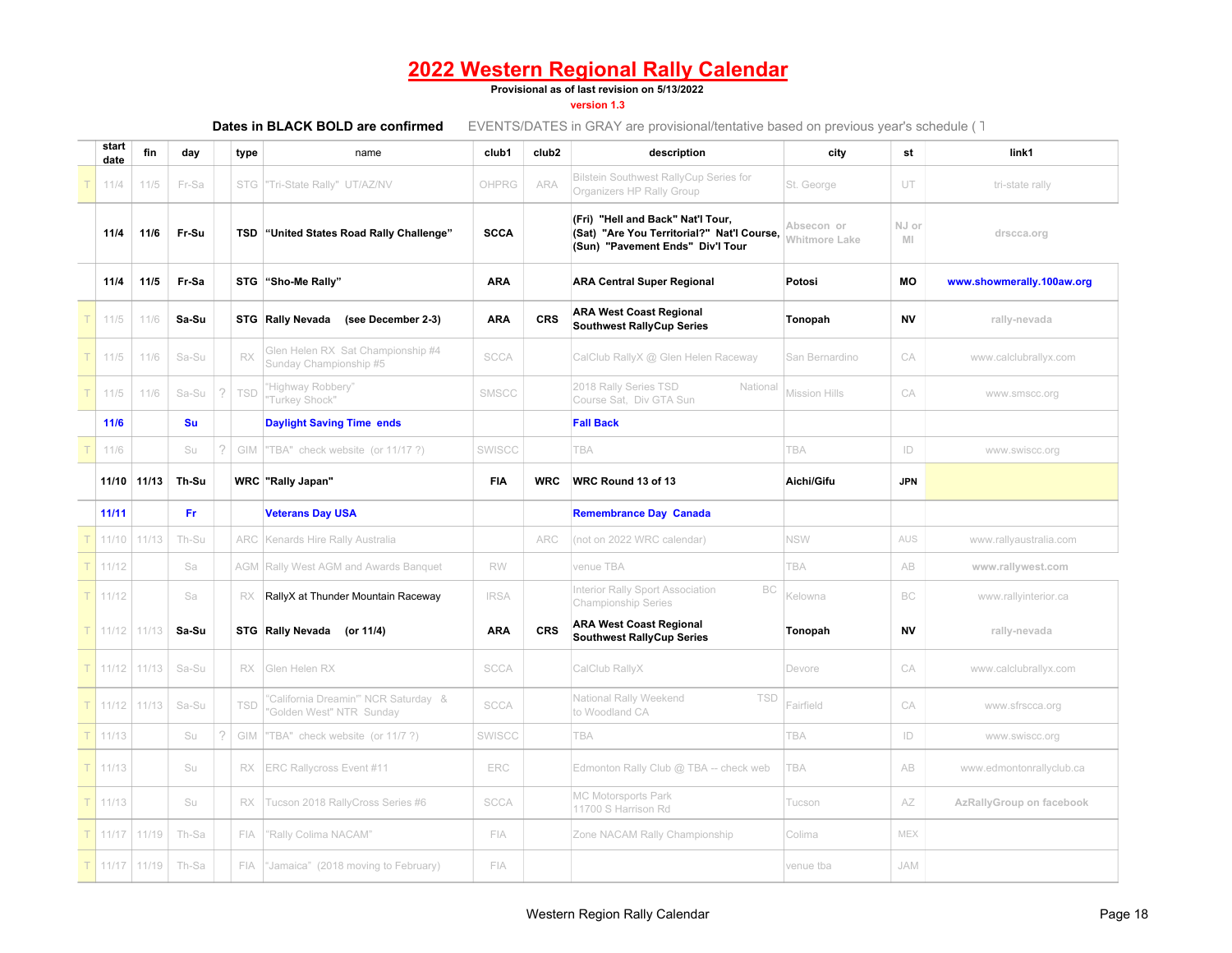**Provisional as of last revision on 5/13/2022**

**version 1.3**

| start<br>date | fin         | day       | type       | name                                                    | club1                     | club <sub>2</sub> | description                                                          | city                 | st        | link1                    |
|---------------|-------------|-----------|------------|---------------------------------------------------------|---------------------------|-------------------|----------------------------------------------------------------------|----------------------|-----------|--------------------------|
| 11/19         |             | Sa        | TSD        | 'The Hunting of the Snark"<br>non<br>championship event | CSCC                      |                   | 250km TSD paved / gravel / snow                                      | Calgary              | AB        | cscc.ab.ca               |
| 11/19         | 11/20       | Sa-Su     | <b>TSD</b> | "Totem"                                                 | <b>WCRA</b>               | PCC               | BC Regional TSD Winter Rally PCC                                     | Cache Creek          | BC        | www.rallybc.com          |
| 11/20         |             | Su        | RX.        | <b>ERC Rallycross Event #10</b>                         | ERC                       |                   | Edmonton Rally Club @ Bill's Field                                   | south of Devon       | AB        | www.edmontonrallyclub.ca |
| 11/24         |             | <b>Th</b> |            | <b>Thanksgiving Day USA</b>                             |                           |                   |                                                                      |                      |           |                          |
|               | 11/25 11/26 | Fr-Sa     |            | STG "Lincoln Electric Tall Pines Rally"                 | <b>CARS</b>               | <b>MLRC</b>       | Round 7 CanadaRallyChampionship<br>Round xx NorthAmericanRallyCup    | <b>Bancroft</b>      | ON        | www.tallpinesrally.com   |
| 11/26         |             | Sa        | TSD        | "2018 Frozen Loon (reducks)" or 12/7?                   | ERC                       |                   | Round 7 RallyWest TSD Rally<br>Championship                          | Edmonton             | AB        | www.edmontonrallyclub.ca |
| 12/2          |             | Fr.       | TSD        | "First Friday Niter Rally"                              | <b>SMSCC</b>              |                   | <b>Friday Night Rally Series</b>                                     | <b>Mission Hills</b> | CA        | www.smscc.org            |
| 12/2          | 12/3        | Sa-Su     |            | STG Rally Nevada                                        | <b>ARA</b>                | <b>CRS</b>        | <b>ARA West Coast Regional</b><br><b>Southwest RallyCup Series</b>   | Tonopah              | <b>NV</b> | rally-nevada             |
| 12/2          | 12/3        | Sa-Su     | <b>STG</b> | "Gorman Ridge Rally" (CRS 3)                            | CRS                       |                   | CRS SXS Chanpionship Event Coef 3                                    | FrazierPark          | CA        | gormanrally.com          |
| 12/3          |             | Sa        |            | STG "Nemadji Trail Rally"                               | <b>ARA</b>                |                   | ARA Regional (2023 Championship)                                     | <b>Duquette</b>      | ΜN        |                          |
| 12/3          |             | Sa        | GIM        | "The Toy Rallye"                                        | <b>TRC</b>                |                   | The Rallye Club A-B                                                  | Mountain View        | CA        | www.therallyeclub.org    |
| 12/3          |             | Sa        | RX         | Northwest RallySprint & Rally Cross                     | <b>SCCA</b>               | ORG               | DirtFish RallySprint & Rally Cross                                   | Snoqualmie           | <b>WA</b> | nwrallysprint.com        |
| 12/3          |             | Sa        | RX         | RallyX at Thunder Mountain Raceway                      | <b>IRSA</b>               |                   | nterior Rally Sport Association<br>BC<br><b>Championship Series</b>  | Kelowna              | BC        | www.rallyinterior.ca     |
| 12/4          |             | Su        | TSD        | "St. Nix Trix"                                          | LBMG                      |                   | ong Beach MG Club                                                    | Long Beach           | CA        | www.lbmg.org             |
| 12/9          | 12/10       | Fr-Sa     | <b>STG</b> | "Big White Winter Rally"<br>with night stages           | <b>WCRA/</b><br><b>RW</b> | <b>CRC</b>        | Round 8 CanadaRallyChampionship<br>Round x NorthAmericanRallyCup     | Kelowna              | ВC        | <b>BigWhiteRally.com</b> |
| 12/10         |             | Sa        | tba        | tba                                                     | AAR                       |                   | tba                                                                  | tba                  | AK        | www.alaskascca.com       |
| 12/11         |             | Su        | RX         | ERC Rallycross Event #11                                | ERC                       |                   | Edmonton Rally Club @ Bill's Field                                   | south of Devon       | AB        | www.edmontonrallyclub.ca |
| 12/17         | 12/18       | Sa-Su     | RX         | Glen Helen RX Sat Practice<br>Sunday Championship #3    | <b>SCCA</b>               |                   | CalClub RallyX @ Glen Helen Raceway                                  | San Bernardino       | CA        | www.calclubrallyx.com    |
| 12/18         |             | Su        | RX         | RallyX at Thunder Mountain Raceway<br>Season Finale     | <b>IRSA</b>               |                   | Interior Rally Sport Association<br>BC<br><b>Championship Series</b> | Kelowna              | BC        | www.rallyinterior.ca     |
| 12/25         |             | Su        |            | <b>Christmas Day</b>                                    |                           |                   | <b>USA &amp; Canada</b>                                              |                      |           |                          |
| 12/26         |             | Mo        |            | <b>Christmas Day observed</b>                           |                           |                   | <b>USA</b>                                                           |                      |           |                          |
| 12/26         |             | Mo        |            | <b>Boxing Day</b>                                       |                           |                   | Canada                                                               |                      |           |                          |
| 12/31         |             | Sa        |            | <b>New Year's Eve</b>                                   |                           |                   | <b>USA &amp; Canada</b>                                              |                      |           |                          |